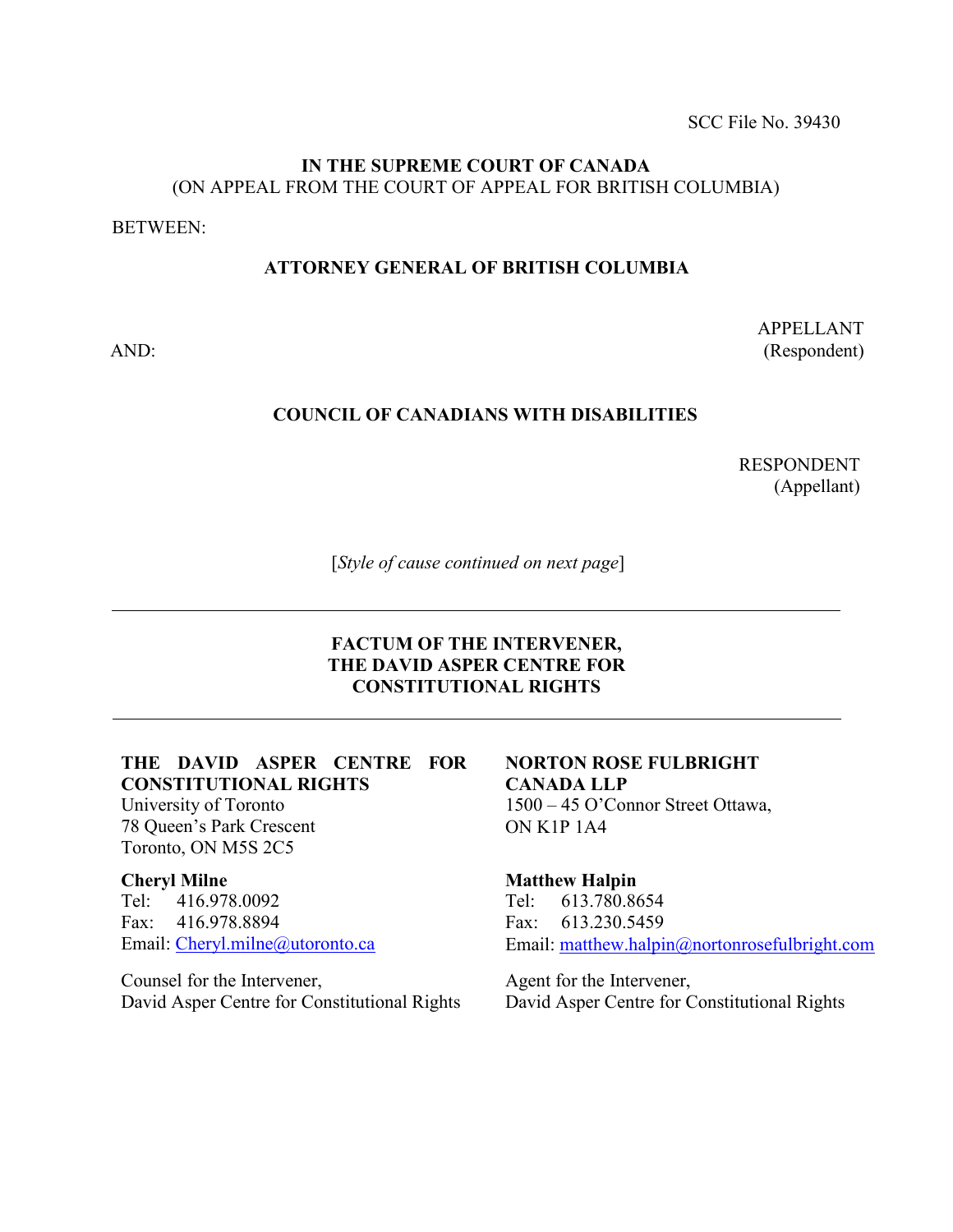#### AND:

## **ATTORNEY GENERAL OF CANADA, ATTORNEY GENERAL OF ONTARIO, ATTORNEY GENERAL OF SASKATCHEWAN, ATTORNEY GENERAL OF ALBERTA, WEST COAST PRISON JUSTICE SOCIETY, EMPOWERMENT COUNCIL, SYSTEMIC ADVOCATES IN ADDICTIONS AND MENTAL HEALTH, CANADIAN CIVIL LIBERTIES ASSOCIATION, ADVOCACY CENTRE FOR TENANTS ONTARIO, ARCH DISABILITY LAW CENTRE, CANADIAN ENVIRONMENTAL LAW ASSOCIATION, CHINESE AND SOUTHEAST ASIAN LEGAL CLINIC, HIV & AIDS LEGAL CLINIC ONTARIO, SOUTH ASIAN LEGAL CLINIC ONTARIO, DAVID ASPER CENTRE FOR CONSTITUTIONAL RIGHTS, ECOJUSTICE CANADA SOCIETY, TRIAL LAWYERS ASSOCIATION OF BRITISH COLUMBIA, NATIONAL COUNCIL OF CANADIAN MUSLIMS, MENTAL HEALTH LEGAL COMMITTEE, BRITISH COLUMBIA CIVIL LIBERTIES ASSOCIATION, CANADIAN ASSOCIATION OF REFUGEE LAWYERS, WEST COAST LEGAL EDUCATION AND ACTION FUND, CENTRE FOR FREE EXPRESSION, FEDERATION OF ASIAN CANADIAN LAWYERS, CANADIAN MUSLIM LAWYERS ASSOCIATION, JOHN HOWARD SOCIETY OF CANADA, QUEEN'S PRISON LAW CLINIC, ANIMAL JUSTICE, CANADIAN MENTAL HEALTH ASSOCIATION (NATIONAL), CANADA WITHOUT POVERTY, ABORIGINAL COUNCIL OF WINNIPEG INC., END HOMELESSNESS WINNIPEG INC. AND CANADIAN CONSTITUTION FOUNDATION**

INTERVENERS

**ORIGINAL TO: Registrar** Supreme Court of Canada 301 Wellington Street Ottawa, ON K1A 0J1

#### **COPIES TO:**

### **MCCARTHY TÉTRAULT LLP**

Suite 2400, 745 Thurlow Street Vancouver, British Columbia V6E 0C5

**Michael A. Feder, Q.C. Katherine Booth Connor Bildfell** Tel: 604.643.5983 Fax: 604.622.5614 E-mail: [mfeder@mccarthy.ca](mailto:mfeder@mccarthy.ca) [kbooth@mccarthy.ca](mailto:kbooth@mccarthy.ca) [cbildfell@mccarthy.ca](mailto:cbildfell@mccarthy.ca)

Counsel for the Respondent, Council of Canadians with Disabilities

#### **BORDEN LADNER GERVAIS LLP**

World Exchange Plaza 100 Queen Street, Suite 1300 Ottawa, Ontario K1P 1J9

#### **Nadia Effendi**

Tel: 613.787.3562 Fax: 613.230.8842 E-mail: [neffendi@blg.com](mailto:neffendi@blg.com)

Agent for Counsel for the Respondent, Council of Canadians with Disabilities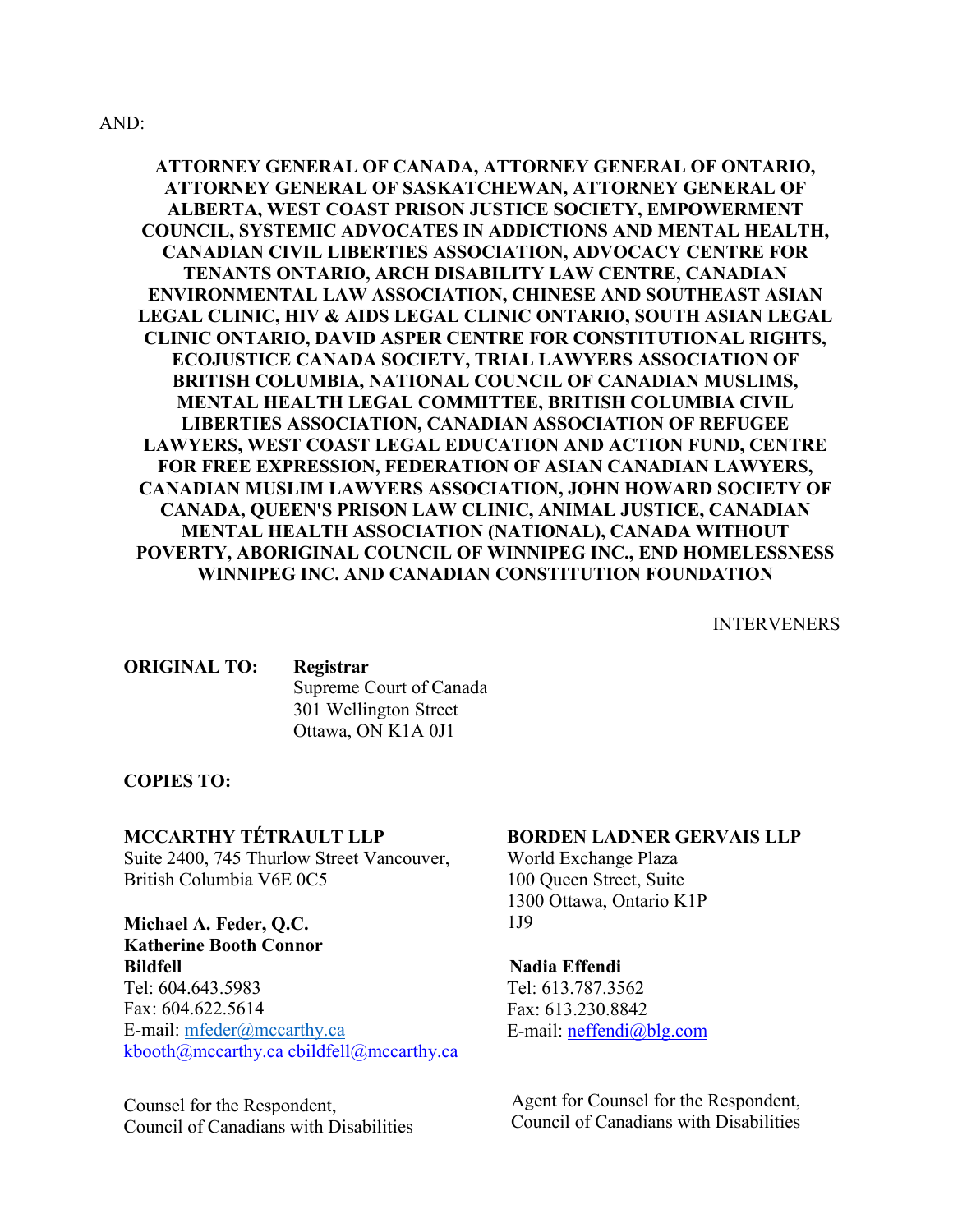## **MINISTRY OF ATTORNEY GENERAL, LEGAL SERVICES BRANCH**

Suite 1301, 865 Hornby Street Vancouver, British Columbia V6Z 2G3

## **Mark Witten**

**Emily Lapper**  Tel: 604.660.3093 Fax: 604.660.6797 E-mail: [mark.witten@gov.bc.ca](mailto:mark.witten@gov.bc.ca) [emily.lapper@gov.bc.ca](mailto:emily.lapper@gov.bc.ca)

Counsel for the Applicant, Attorney General of British Columbia

## **ATTORNEY GENERAL OF CANADA**

Department of Justice, National Litigation Sector 400 – 120 Adelaide Street West Toronto, ON M5H 1T1

### **Christine Mohr**

Tel: 416.953.9546 Fax: 416.952.4518 Email: [christine.mohr@justice.gc.ca](mailto:christine.mohr@justice.gc.ca)

Counsel for the Intervener, Attorney General of Canada

#### **ATTORNEY GENERAL OF ONTARIO**

Constitution Law Branch 720 Bay Street, 4<sup>th</sup> Floor Toronto, ON M7A 2S9

#### **Yashoda Ranganathan David Tortell**

Tel: 647.637.0883 Fax: 416.326.4015 Email: [yashoda.ranganathan@ontario.ca](mailto:yashoda.ranganathan@ontario.ca)

Counsel for the Intervener, Attorney General of Ontario

#### **OLTHUIS VAN ERT** 66 Lisgar St.

Ottawa, Ontario K2P 0C1

## **Dahlia Shuhaibar**

Tel: 613.501.5350 Fax: 613.651.0304 Email: [dshuhaibar@ovcounsel.com](mailto:dahlia@gibvanertlaw.com)

Agent for Counsel for the Applicant, Attorney General of British Columbia

## **ATTORNEY GENERAL OF CANADA**

Department of Justice Civil Litigation Section 50 O'Connor Street, 5<sup>th</sup> Floor Ottawa, ON K1A 0H8

### **Christopher M. Rupar**

Tel: 416.941.2351 Fax: 613.954.1920 Email: [christopher.rupar@justice.gc.ca](mailto:christopher.rupar@justice.gc.ca)

Agent for the Intervener, Attorney General of Canada

#### **POWER LAW**

1103 – 130 Albert Street Ottawa, ON K1P 5G4

## **Maxine Vincelette**

Tel: 613.702.5573 Fax: 613.702.5566 Email: [mvincelette@juristespower.ca](mailto:mvincelette@juristespower.ca)

Agent for the Intervener, Attorney General of Ontario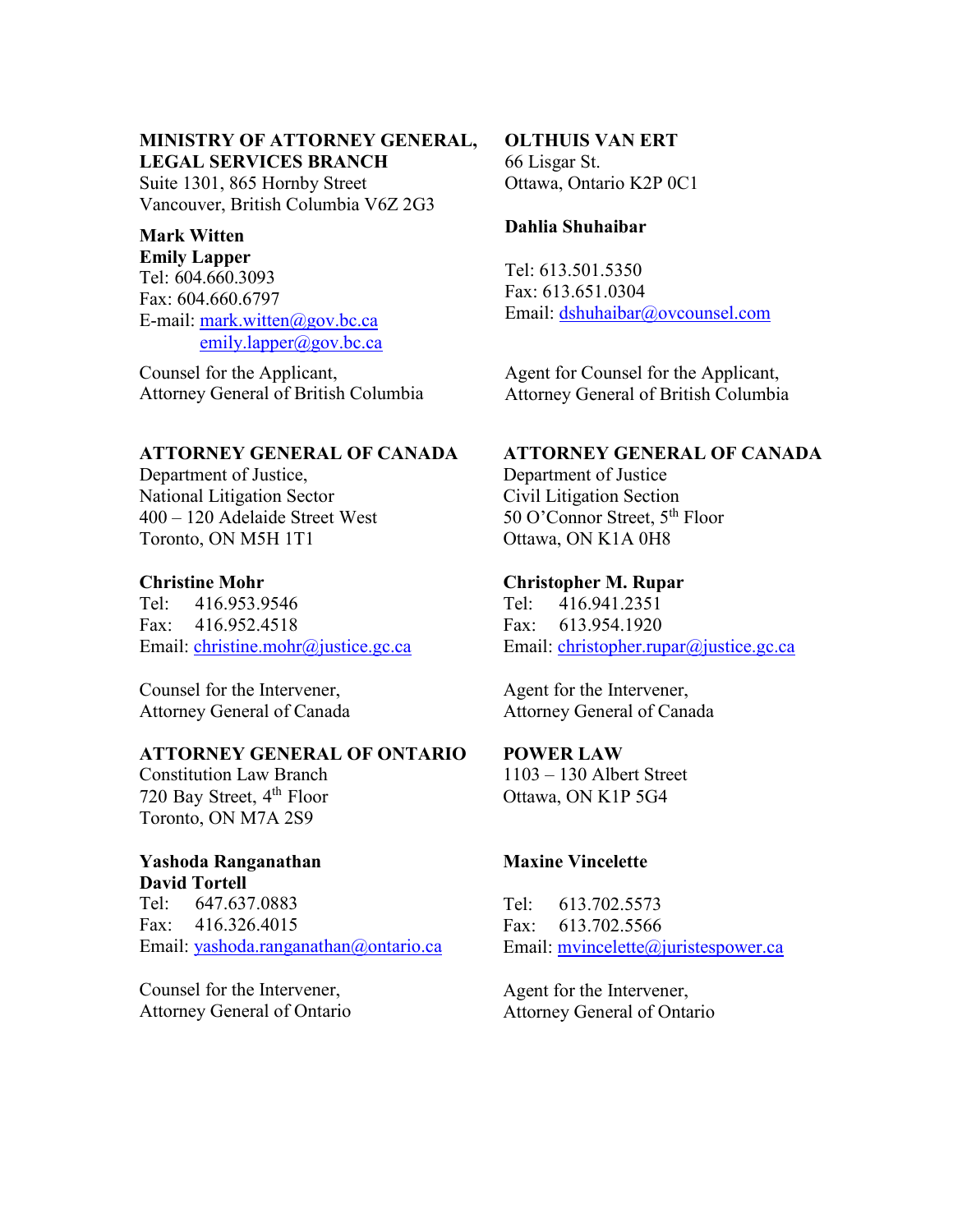#### **MINISTRY OF JUSTICE AND ATTORNEY GENERAL**

Government of Saskatchewan 820 – 1874 Scarth Street Regina, SK S4P 4B3

### **Sharon H. Pratchler, Q.C.**

Tel: 306.787.5584 Fax: 306.787.9111 Email: [Sharon.pratchler2@gov.sk.ca](mailto:Sharon.pratchler2@gov.sk.ca)

Counsel for the Intervener, Attorney General of Saskatchewan

#### **ALBERTA JUSTICE,**

**Constitutional and Aboriginal Law** 1000, 10025 – 102A Avenue Edmonton, AB T5J 2Z2

## **Leah M. McDaniel**

Tel: 780.422.7145 Fax: 780.643.0852 Email: [leah.mcdaniel@gov.bc.ca](mailto:leah.mcdaniel@gov.bc.ca)

Counsel for the Intervener, Attorney General of Alberta

#### **ALLEN/ MCMILLAN LITIGATION**

**COUNSEL** 1625 – 1185 West Georgia Street Vancouver, BC V6E 4E6

### **Greg J. Allen Nojan Kamoosi** Tel: 604.628.3982 Fax: 604.628.3832

Email: [greg@amlc.ca](mailto:greg@amlc.ca)

Counsel for the Intervener, West Coast Prison Justice Society

## **GOWLING WLG (CANADA) LLP**

2600 – 160 Elgin Street Ottawa, ON K1P 1C3

## **D. Lynne Watt**

Tel: 613.786.8695 Fax: 613.788.3509 Email: [lynne.watt@gowlingwlg.com](mailto:lynne.watt@gowlingwlg.com)

Agent for the Intervener, Attorney General of Saskatchewan

## **GOWLING WLG (CANADA) LLP**

2600 – 160 Elgin Street Ottawa, ON K1P 1C3

## **D. Lynne Watt**

Tel: 613.786.8695 Fax: 613.788.3509 Email: <u>lynne.watt@gowlingwlg.com</u>

Agent for the Intervener, Attorney General of Alberta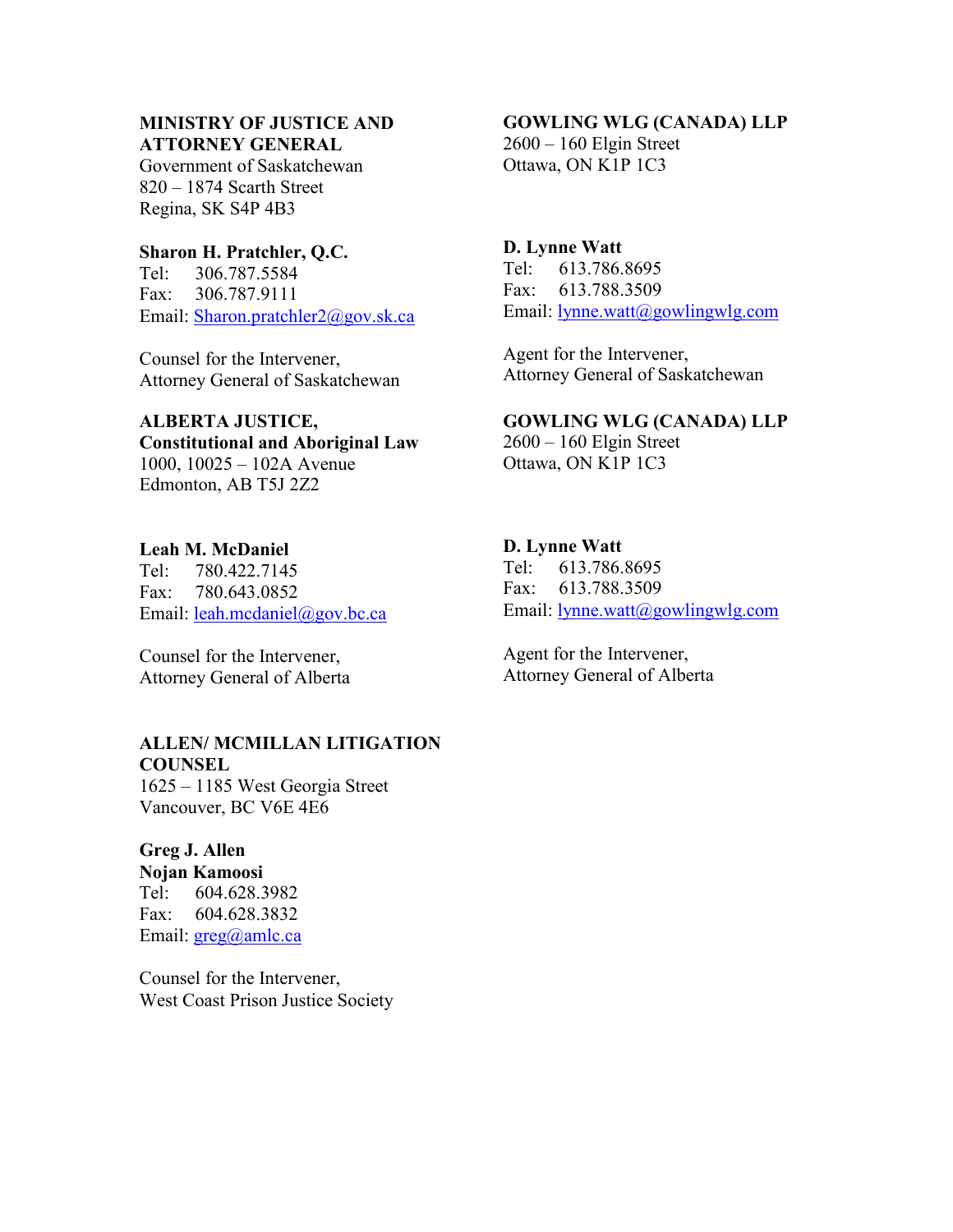#### **ANITA SZIGETI ADVOCATES**

2001 – 400 University Avenue Toronto, ON M5G 1S5

#### **Anita Svigeti Maya Kotob**

**Sarah Rankin** Tel: 416.504.6544 Fax: 416.204.9562 Email: [anita@asabarristers.com](mailto:anita@asabarristers.com)

Counsel for the Intervener, Empowerment Council, Systemic Advocates in Addictions and Mental Health

**TORYS LLP** 3000 – 79 Wellington Street Box 270, TD South Tower Toronto, ON M5K 1N2

**Andrew Bernstein Emily Sherkey** Tel: 416.865.7678 Fax: 416.865.7380 Email: [abernstein@torys.com](mailto:abernstein@torys.com)

Counsel for the Intervener, Canadian Civil Liberties Association

#### **SUPREME ADVOCACY LLP**

100 – 340 Gilmour Street Ottawa, ON K2P 0R3

#### **Marie-France Major**

Tel: 613.695.8855 Ext. 102 Fax: 613.695.8580 Email: [mfmajor@supremeadvocacy.ca](mailto:mfmajor@supremeadvocacy.ca)

Agent for the Intervener, Empowerment Council, Systemic Advocates in Addictions and Mental Health

#### **SUPREME ADVOCACY LLP**

100 – 340 Gilmour Street Ottawa, ON K2P 0R3

## **Eugene Meehan, Q.C.**

**Marie-France Major** Tel: 613.695.8855 Ext. 101 Fax: 613.695.8580 Email: [emeehan@supremeadvocacy.ca](mailto:emeehan@supremeadvocacy.ca)

Agent for the Intervener, Canadian Civil Liberties Association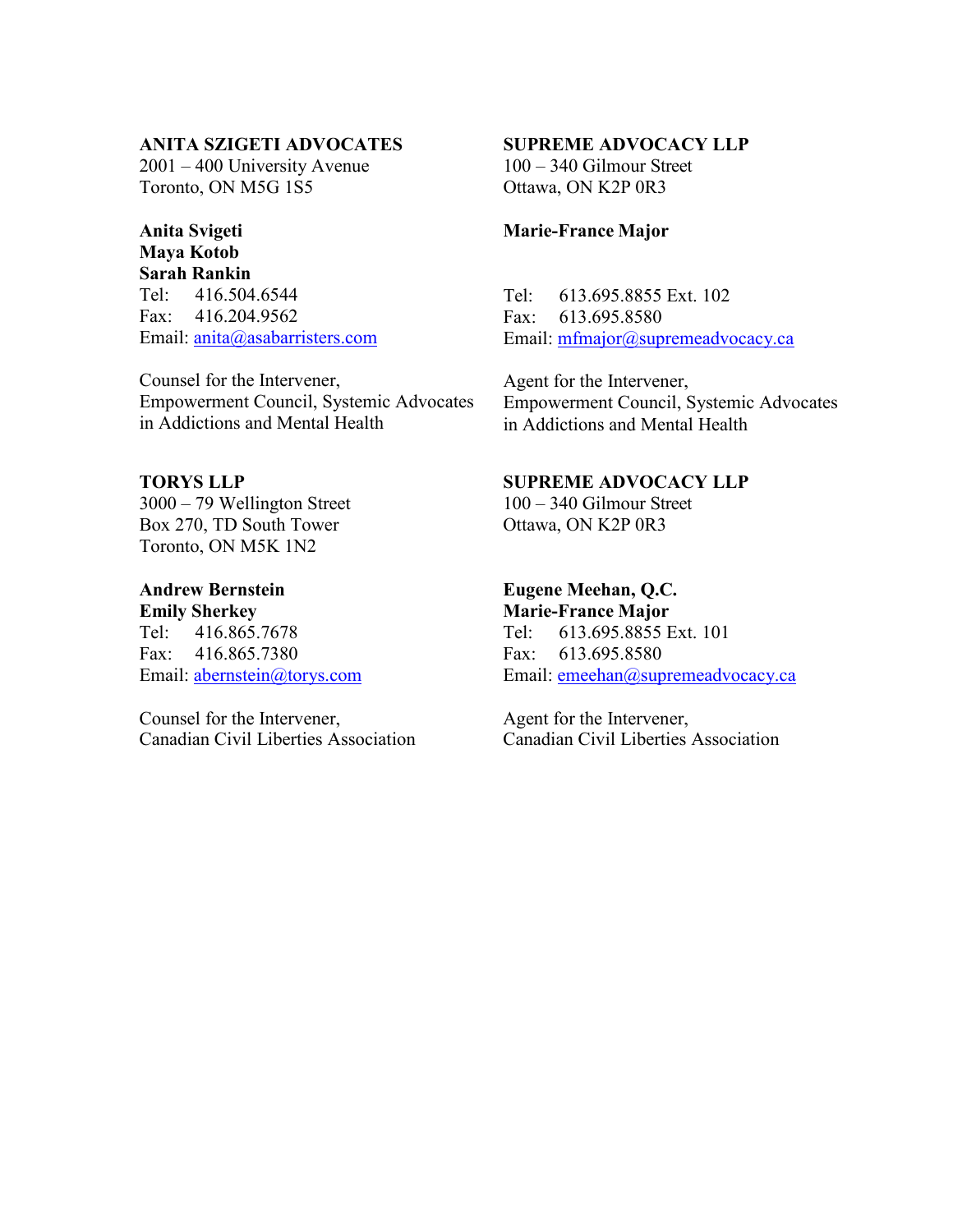#### **ARCH DISABILITY LAW CENTRE**

55 University Avenue, 15<sup>th</sup> Floor Toronto, ON M5J 2H7

#### **Mariam Shanouda Jessica De Marinis**

Tel: 416.482.8255 Ext. 2224 416.482.8255 Ext. 2232 Fax.: 416.482.2981 Email: [shanoum@lao.on.ca](mailto:shanoum@lao.on.ca)

Counsel for the Interveners, Advocacy Centre for Tenants Ontario, ARCH Disability Law Centre, Canadian Environmental Law Association, Chinese and Southeast Asian Legal Clinic, HIV and AIDS Legal Clinic Ontario and South Asian Legal Clinic Ontario

### **ECOJUSTICE CANADA SOCIETY**

390 - 425 Carrall Street Vancouver, BC V6B 6E3

# **Kegan Pepper-Smith**

**Daniel Cheater** Tel: 604.685.5618 Fax: 604.685.7813 Email: [kpsmith@ecojustice.ca](mailto:kpsmith@ecojustice.ca)

Counsel for the Intervener, Ecojustice Canada Society

## **BORDEN LADNER GERVAIS LLP**

1300 - 100 Queen Street Ottawa, ON K1P 1J9

#### **Nadia Effendi**

| Tel: | 613.787.3562 |
|------|--------------|
| Fax: | 613.230.8842 |

Email: [neffendi@blg.com](mailto:neffendi@blg.com)

Agent for the Interveners, Advocacy Centre for Tenants Ontario, ARCH Disability Law Centre, Canadian Environmental Law Association, Chinese and Southeast Asian Legal Clinic, HIV and AIDS Legal Clinic Ontario and South Asian Legal Clinic Ontario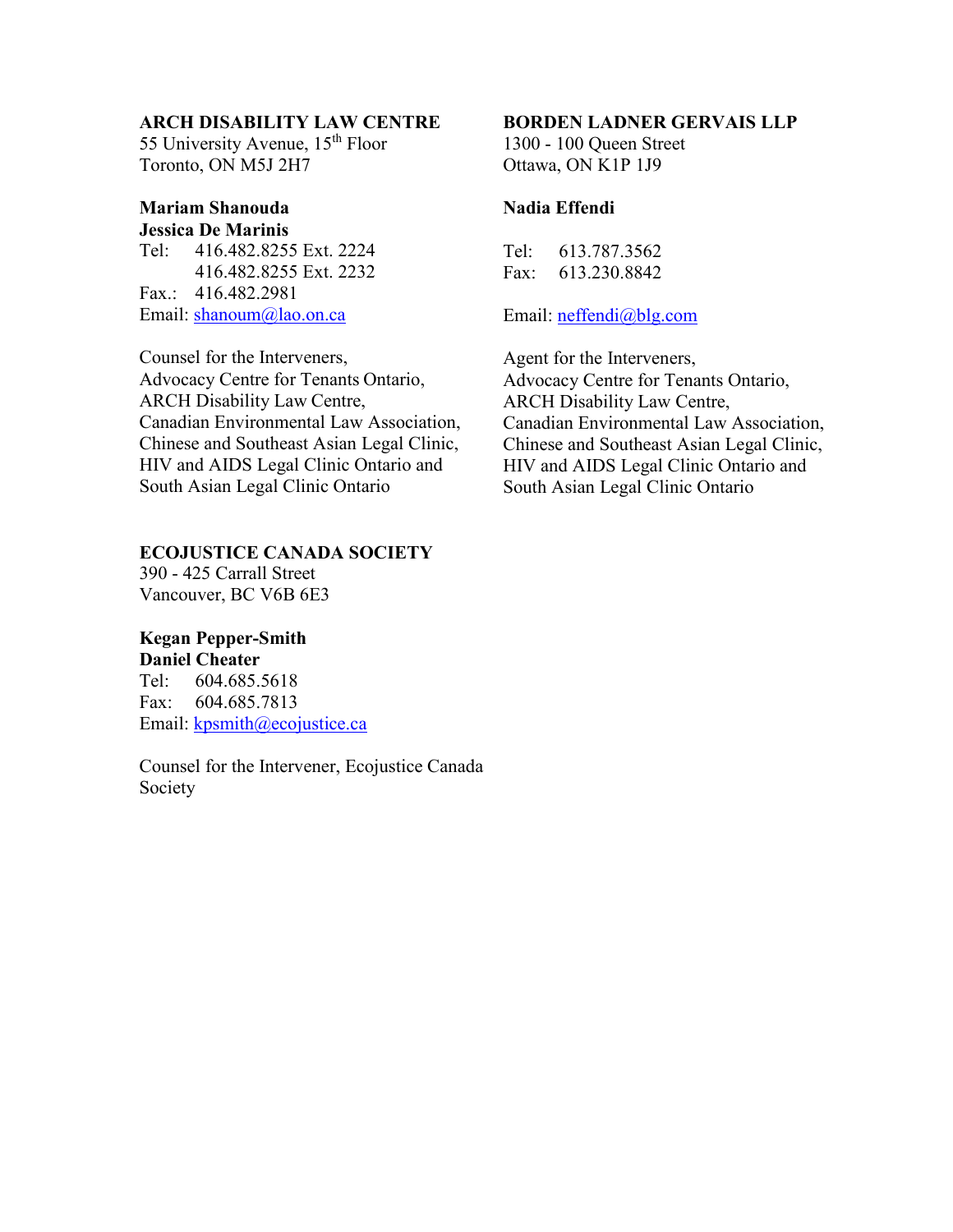## **HUNTER LITIGATION CHAMBERS LAW CORPORATION**

2100 – 1040 West Georgia Street Vancouver, BC V6E 4H1

#### **Ryan D.W. Dalziel, Q.C. Aubin P. Calvert**

Tel: 604.891.2400 Fax: 604.647.4554 Email: [rdalziel@litigationchambers.com](mailto:rdalziel@litigationchambers.com)

Counsel for the Intervener, Trial Lawyers Association of British Columbia

#### **NORTON ROSE FULBRIGHT CANADA LLP** 1500 – 45 O'Connor Street

Ottawa, ON K1P 1A4

## **Matthew Halpin**

Tel: 613.780.8654 Fax: 613.230.5459 Email: [matthew.halpin@nortonrosefulbright.com](mailto:matthew.halpin@nortonrosefulbright.com)

Agent for the Intervener, Trial Lawyers Association of British Columbia

## **NATIONAL COUNCIL OF CANADIAN MUSLIMS**

300 – 116 Albert Street Ottawa, ON K1P 5G3

#### **Sameha Omer**

Tel: 613.254.9404 Ext. 224 Fax: 613.701.4062 Email: [somer@nccm.ca](mailto:somer@nccm.ca)

Counsel for the Intervener, National Council of Canadian Muslims **SUPREME ADVOCACY LLP**

100 – 340 Gilmour Street Ottawa, ON K2P 0R3

#### **Marie-France Major**

Tel: 613.695.8855 Ext. 102 Fax: 613.695.8580 Email: [mfmajor@supremeadvocacy.ca](mailto:mfmajor@supremeadvocacy.ca)

 Agent for the Intervener, National Council of Canadian Muslims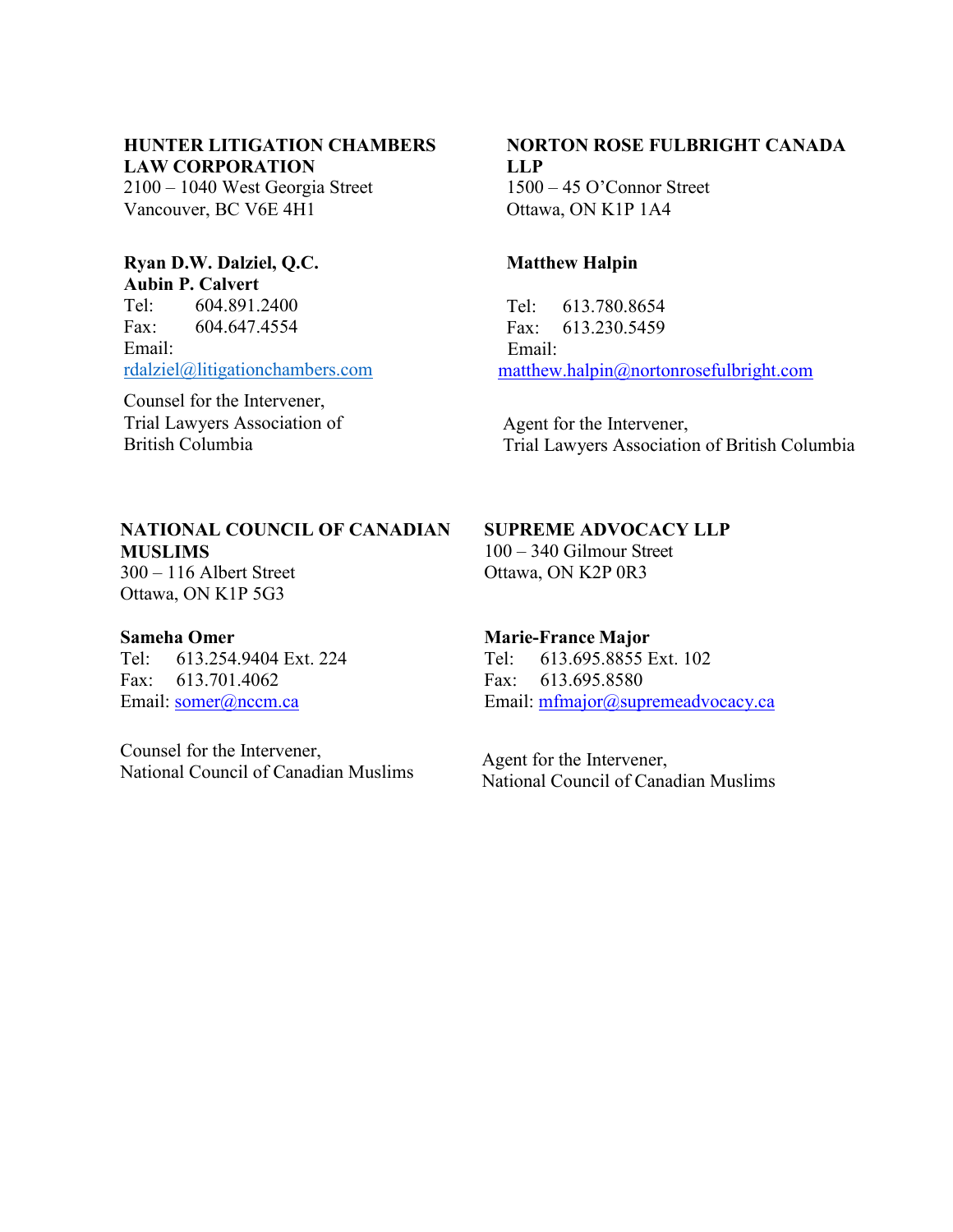## **MENTAL HEALTH LEGAL COMMITTEE**

2201 – 250 Yong Street Toronto, ON M5B 2L7

### **Karen R. Spector Kelley Bryan C. Tess Sheldon**<br>Tel: 416,995.3 Tel: 416.995.3477 Fax: 416.855.9745 Email: [spectork@gmail.com](mailto:spectork@gmail.com)

Counsel for the Intervener, Mental Health Legal Committee

## **RAVEN, CAMERON, BALLANTYNE & YAZBECK LLP**

220, Laurier WestOuest Suite 1600 Ottawa, Ontario K1P 5Z9

James Cameron Tel: (613) 567-2901 Fax: (613) 567-2921 [jcameron@ravenlaw.com](mailto:jcameron@ravenlaw.com)

Agent for Mental Health Legal Committee

## **MANDELL PINDER LLP**

422 - 1080 Mainland Street Vancouver, BC V6B 2T4

## **GOWLING WLG (CANADA) LLP** 2600 – 160 Elgin Street

Ottawa, ON K1P 1C3

## **Jeffrey W. Beedell**

Tel: 613.786.0171 Fax: 613.788.3587

**Elin Sigurdson Monique Pongracie-Speier, Q.C.** Tel: 604.681.4146 Fax: 604.681.0959 Email: [eli@mandellpinder.com](mailto:eli@mandellpinder.com)

Counsel for the Intervener,

British Columbia Civil Liberties Association

Email: [jeff.beedell@gowlingwlg.com](mailto:jeff.beedell@gowlingwlg.com)

Agent for the Intervener, British Columbia Civil Liberties Association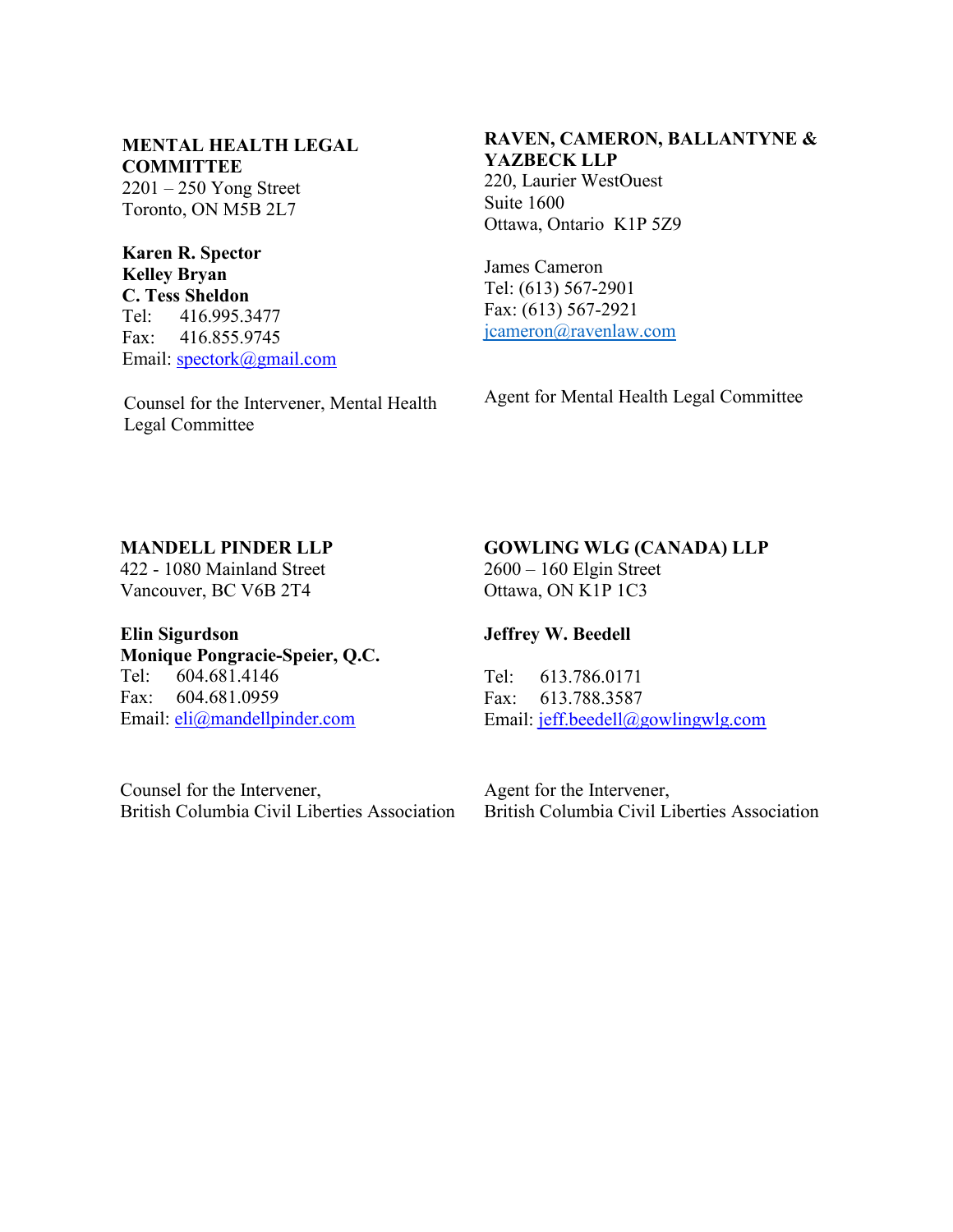#### **LEGAL AID ONTARIO**

Refugee Law Office 20 Dundas Street West Toronto, ON M5G 2H1

#### **Anthony Navaneelan Naseem Mithoowani**

Tel: 416.977.8111 Ext. 7181 Fax: 416.977.5567 Email: [naveen@lao.on.ca](mailto:naveen@lao.on.ca)

Counsel for the Intervener, Canadian Association of Refugee Lawyers

#### **JFK LAW CORPORATION**

340 – 1122 Mainland Street Vancouver, VC V6B 5L1

## **Tim A. Dickson**

**Jason Harman** Tel: 604.687.0549 Fax: 604.687.2696 Email: [tdiskson@jfklaw.ca](mailto:tdiskson@jfklaw.ca) [jharman@jfklaw.ca](mailto:jharman@jfklaw.ca)

#### **GOWLING WLG (CANADA) LLP**

2600 – 160 Elgin Street Ottawa, ON K1P 1C3

#### **Jeffrey W. Beedell**

Tel: 613.786.0171 Fax: 613.788.3587 Email: [jeff.beedell@gowlingwlg.com](mailto:jeff.beedell@gowlingwlg.com)

Counsel for the Intervener, West Coast Legal Education and Action Fund

Agent for the Intervener, West Coast Legal Education and Action Fund

## **POORANLAW PROFESSIONAL CORPORATION**

400 - 1500 Don Mills Road Toronto, ON M3B 3H4

#### **Faisal Bhabha Madison Pearlman**

Tel: 416.860.7572 Fax: 416.860.5755 Email: [fbhabha@pooranlaw.com](mailto:fbhabha@pooranlaw.com)

Counsel for the Intervener, Centre for Free Expression

## **KHALID M. ELGAZZAR**

200 – 440 Laurier Avenue West Ottawa, ON K1R 7X6

Tel: 613.663.9994 Fax: 613.663.5552 Email: [ke@elgazzar.ca](mailto:ke@elgazzar.ca)

Agent for the Intervener, Centre for Free Expression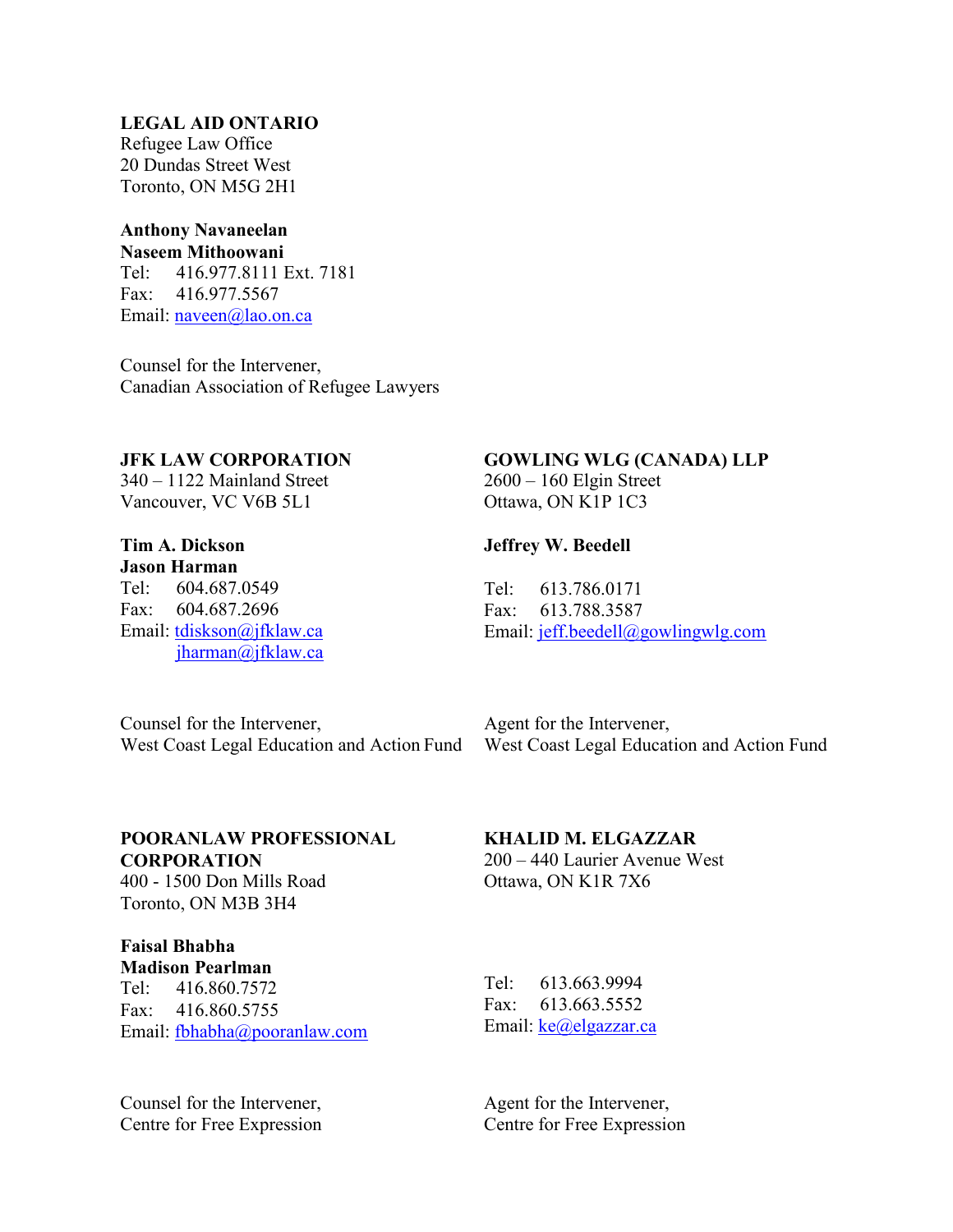#### **NORTON ROSE FULBRIGHT CANADA LLP**

3000 – 222 Bay Street P.O. Box 53 Toronto, ON M5K 1E7

#### **Fahad Siddiqui**

Tel: 416.216.2424 Fax: 416.216.3930 Email: [fagad.siddiqui@nortonrosefulbright.com](mailto:fagad.siddiqui@nortonrosefulbright.com)

### Counsel for the Intervener, Federation of Asian Canadian Lawyers and Canadian Muslim Lawyers Association

# **NORTON ROSE FULBRIGHT CANADA LLP**

1500 – 45 O'Connor Street Ottawa, ON K1P 1A4

## **Matthew Halpin**

Tel: 613.780.8654 Fax: 613.230.5459 Email: [matthew.halpin@nortonrosefulbright.com](mailto:matthew.halpin@nortonrosefulbright.com)

Agent for the Intervener, Federation of Asian Canadian Lawyers and Canadian Muslim Lawyers Association

**ALISON M. LATIMER** 300 – 171 Water Street Vancouver, BC V6B 1A7

Tel: 778.847.7324 Fax: n/a Email: [alison@alatimer.ca](mailto:alison@alatimer.ca) **POWER LAW** 1103 – 130 Albert Street Ottawa, ON K1P 5G4

**Darius Bossé** Tel: 613.702.5566 Fax: 613.702.5566 Email: [dbosse@juristespower.ca](mailto:dbosse@juristespower.ca)

Counsel for the Intervener, John Howard Society of Canada and Queen's Prison Law Clinic

Agent for the Intervener, John Howard Society of Canada and Queen's Prison Law Clinic

**ANIMAL JUSTICE** 720 Bathurst Street Toronto, ON M5S 2R4

**Kaitlyn Mitchell Scott Tinney** Tel: 547.746.8702 Fax: n/a Email: [kmitchell@animaljustice.ca](mailto:kmitchell@animaljustice.ca)

Counsel for the Intervener, Animal Justice

**POWER LAW** 1103 – 130 Albert Street Ottawa, ON K1P 5G4

#### **Maxine Vincelette**

Tel: 613.702.5573 Fax: 613.702.5566 Email: [mvincelette@juristespower.ca](mailto:mvincelette@juristespower.ca)

Agent for the Intervener, Animal Justice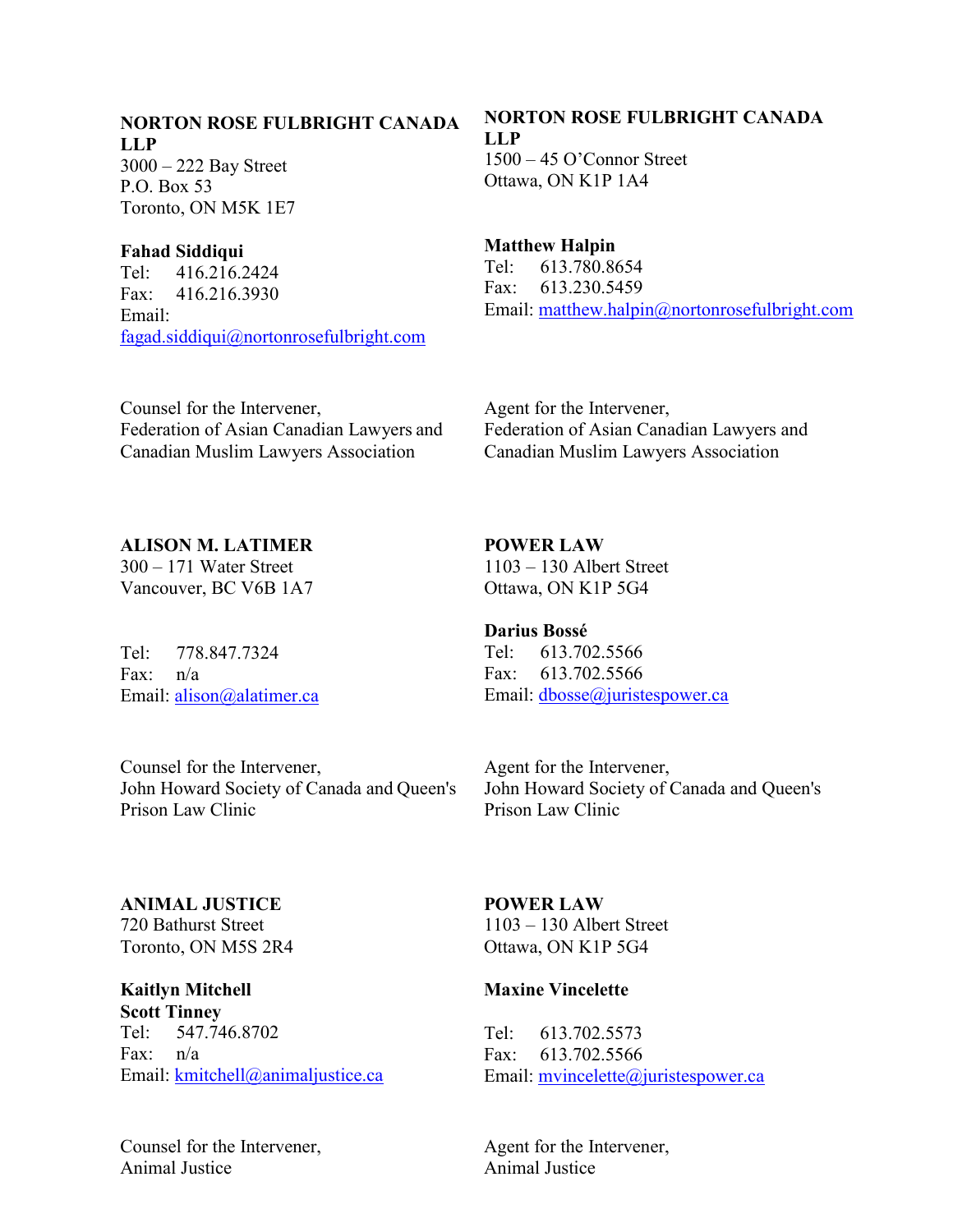### **PUBLIC INTEREST LAW CENTRE**

100 – 287 Broadway Street Winnipeg, MB R3C 0R9

## **Joëlle Pastora Sala Chimwemwe Undi Natalie Copps**

Tel: 204.985.9735 Fax: 204.985.8544 Email: [jopas@pilc.mb.ca](mailto:jopas@pilc.mb.ca)

#### **POWER LAW**

1103 – 130 Albert Street Ottawa, ON K1P 5G4

#### **Darius Bossé**

Tel: 613.702.5566 Fax: 613.702.5566 Email: [dbosse@juristespower.ca](mailto:dbosse@juristespower.ca)

Counsel for the Intervener, Canadian Mental Health Association (National), Canada Without Poverty, Aboriginal Council of Winnipeg Inc. and End Homelessness Winnipeg Inc.

Agent for the Intervener, Canadian Mental Health Association (National), Canada Without Poverty, Aboriginal Council of Winnipeg Inc. and End Homelessness Winnipeg Inc.

#### **OSLER HOSKIN & HARCOURT LLP**

1 First Canadian Place, P.O. Box 50 Toronto, ON K5X 1B8

# **Mark Shelley**

**Lipi Mishra** Tel: 416.862.6791 Fax: 416.862.6666 Email: [msheeley@osler.com](mailto:msheeley@osler.com)

Counsel for the Intervener, Canadian Constitution Foundation

## **OSLER HOSKIN & HARCOURT LLP**

900 – 340 Albert Street Ottawa, ON K1R 7Y6

#### **Geoffrey Langen**

Tel: 613.787.1015 Fax: 613.235.2867 Email: [glangen@osler.com](mailto:glangen@osler.com)

Agent for the Intervener, Canadian Constitution Foundation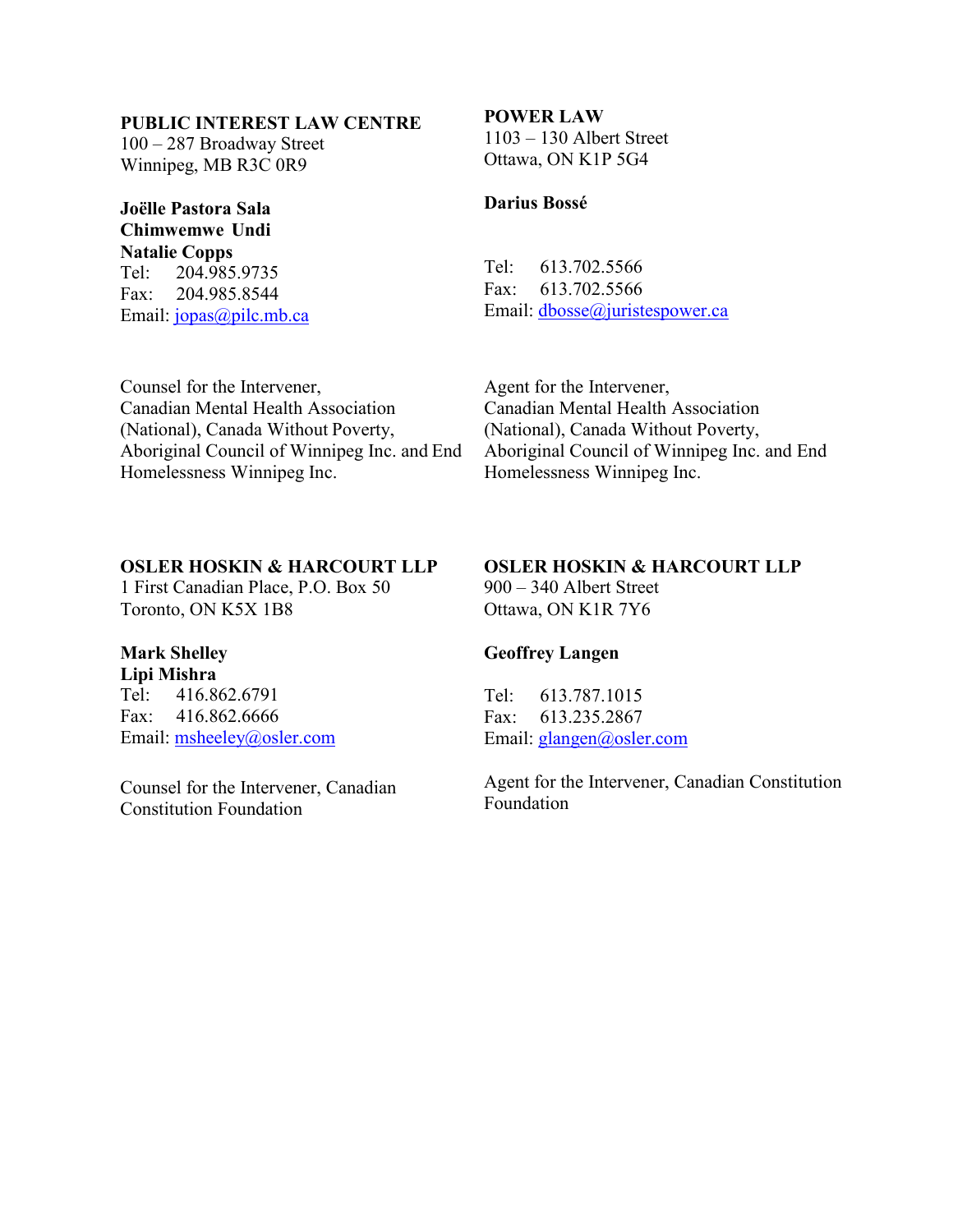## **TABLE OF CONTENTS**

|     | <b>PAGE</b>                                                                                   |
|-----|-----------------------------------------------------------------------------------------------|
|     |                                                                                               |
|     | PART II - STATEMENT OF POSITION WITH RESPECT TO THE APPELLANT'S  1<br><b>QUESTION</b>         |
|     |                                                                                               |
|     | The Downtown Eastside test is a suitable test for public interest standing 1                  |
|     | a section $52(1)$ remedy                                                                      |
| i.  |                                                                                               |
| ii. | Section 52 is a systemic remedy that does not require an individual plaintiff3                |
|     | iii. Broad public interest standing provides access to justice and systemic remedies 4        |
|     | The remedy of a declaration of invalidity is often not rooted in specific individual facts  4 |
| i.  |                                                                                               |
| ii. |                                                                                               |
|     |                                                                                               |
|     |                                                                                               |
|     |                                                                                               |
|     |                                                                                               |
|     |                                                                                               |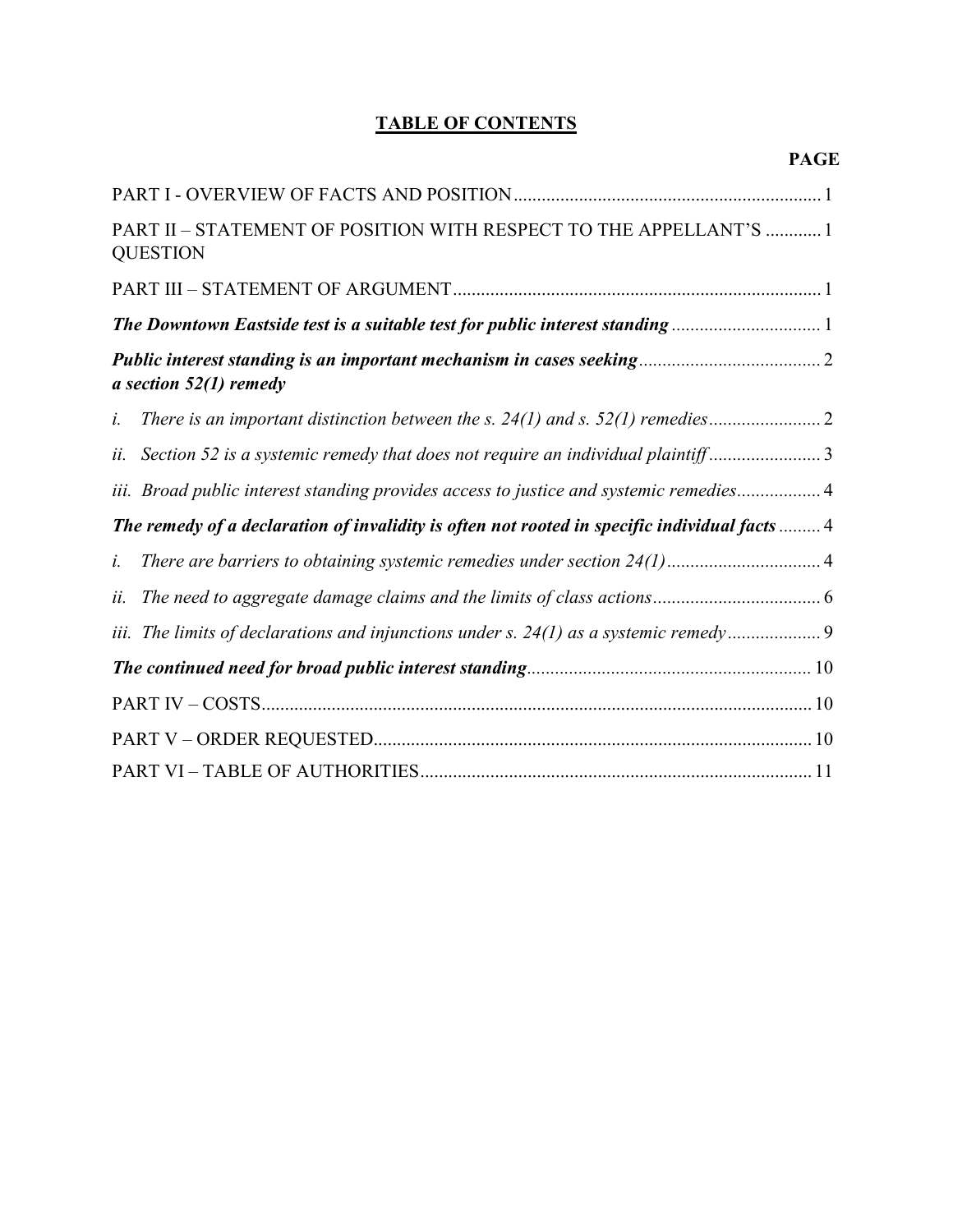#### **PART I – OVERVIEW OF FACTS AND POSITION**

1. The David Asper Centre for Constitutional Rights (AC) submits that the test from *Canada (AG) v Downtown Eastside Sex Workers Against Violence*[1](#page-12-0) is a suitable test for public interest standing. This standing test recognizes the systemic remedial role of s. 52(1) and responds to access to justice concerns and difficulties in seeking and obtaining effective systemic s. 24(1) remedies.

# **PART II – STATEMENT OF POSITION WITH RESPECT TO THE APPELLANT'S QUESTION**

2. The AC takes no position on the ultimate disposition of the appeal. However, the AC's position in respect of the Appellant's questions in issue is that the Appellant's approach narrows the test for public interest standing and fails to consider the systemic nature of the s. 52(1) claim.

## **PART III – STATEMENT OF ARGUMENT**

#### *The Downtown Eastside test is a suitable test for public interest standing.*

3. The test for public interest standing established by this Court in *Downtown Eastside* was a positive development. It recognized that "one of the ideas which animates public interest litigation is that it may provide access to justice for disadvantaged persons in society whose legal rights are affected" and could not afford to engage in constitutional litigation.<sup>[2](#page-12-1)</sup> It focuses on "practical realities, not theoretical possibilities."[3](#page-12-2) The test is flexible in its

l

<span id="page-12-0"></span><sup>1</sup> *[Canada \(Attorney General\) v Downtown Eastside Sex Workers United Against Violence](https://canlii.ca/t/fss7s)*, 2012 SCC 45 [*Downtown Eastside*].

<span id="page-12-1"></span><sup>2</sup> *Ibid* at [para 51.](https://canlii.ca/t/fss7s#par51)

<span id="page-12-2"></span><sup>3</sup> *Ibid* at [para 51.](https://canlii.ca/t/fss7s#par51)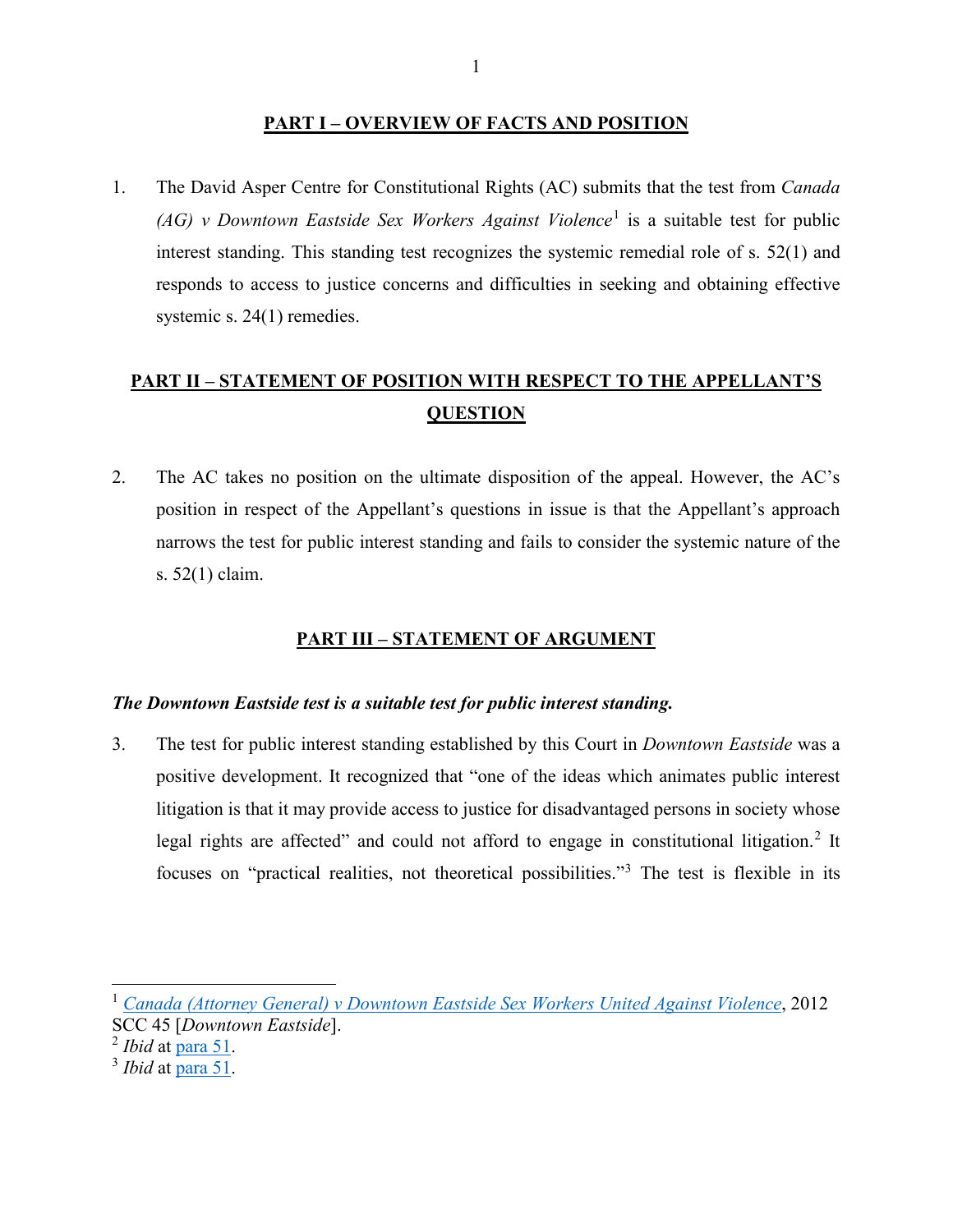application. As such, it supports both access to justice and the principle of legality.[4](#page-13-0) The test is also consistent with the Court's recognition of the inherently systemic nature of remedies under s. 52(1) of the *Constitution Act, 1982* and the practical and doctrinal difficulties in litigating and obtaining effective systemic remedies under s. 24(1) of the *Charter*.

#### *Public interest standing is an important mechanism in cases seeking a section 52(1) remedy.*

- *i. There is an important distinction between the s. 24(1) and s. 52(1) remedies.*
- 4. This Court has long distinguished between the inherently systemic nature of s. 52(1) and the individual remedies available under s. 24(1) of the *Charter*. Whereas the purpose of s. 24(1) is to "provide for an individual remedy for the person whose rights have been so infringed,"[5](#page-13-1) s. 52(1) provides a public and systemic remedy for all. Section 52 does not confer a personal remedy<sup>[6](#page-13-2)</sup> and courts craft s. 52(1) remedies to achieve justice for all as well as to recognize competing social interests.[7](#page-13-3)
- 5. The underlying principle in s. 52(1) cases is that "citizens have an interest in the constitutionally sound behaviour on the part of the legislatures, [and therefore] where the constitutionality of legislation is at issue, the primary focus is on the law itself, not the position of the parties."[8](#page-13-4) Section 52 remedies are closely connected with the original and

 $\overline{a}$ 

<span id="page-13-0"></span><sup>4</sup> *Ibid* at [para 31](https://canlii.ca/t/fss7s#par31)*.* For arguments that the more flexible *Downtown Eastside* test could have resulted in a grant of public interest standing in *[Canadian Council of Churches v Canada](https://canlii.ca/t/1fsg5)*, [1992] 1 SCR 236 and *[Hy and Zel's Inc v Ontario \(Attorney General\)](https://canlii.ca/t/1frzs)*, [1993] 3 SCR 675 [*Hy and Zel's Inc*] see Kent Roach, *Constitutional Remedies in Canada*, 2<sup>nd</sup> ed (Toronto: Thomson Reuters, as updated) (WL) at [5.190-5.230.](https://proview-thomsonreuters-com.myaccess.library.utoronto.ca/title.html?redirect=true&titleKey=CW%2FEG%2FROACHCRC_EN%2Fv1.202011041239&titleStage=F&titleAcct=ia744803f0000016124529d84b5629f04#sl=e&eid=441e066692b87cd17fdebdb30593df80&eat=Ib70d8b070a8c11ec8caa91348e38181062&pg=51&psl=&nvgS=false) For a grant of public interest standing in a situation similar to *Canadian Churches* see *[Canadian Council for Refugees v Canada \(Immigration, Refugees and](https://canlii.ca/t/hpskl)  [Citizenship\)](https://canlii.ca/t/hpskl)*, 2017 FC 1131; *[Canadian Doctors for Refugee Care v Canada \(Attorney General\)](https://canlii.ca/t/g81sg)*, 2014 FC 651.

<span id="page-13-1"></span><sup>5</sup> *[Schachter v Canada](https://canlii.ca/t/1fs9l)*, [1992] 2 SCR 679 at para 90.

<span id="page-13-2"></span><sup>6</sup> *[R v Ferguson](https://canlii.ca/t/1vv90)*, 2008 SCC 6 at para 59.

<span id="page-13-3"></span><sup>7</sup> *[Ontario \(Attorney General\) v G](https://canlii.ca/t/jbpb4)*, 2020 SCC 38 [*Ontario v G*]; *R [v Albashir](https://canlii.ca/t/jkhxp)*, 2021 SCC 48 [*Albashir*].

<span id="page-13-4"></span><sup>8</sup> *[Hy and Zel's Inc](https://canlii.ca/t/1frzs)*, *supra* note 4 at para 64, L'Heureux-Dubé dissenting.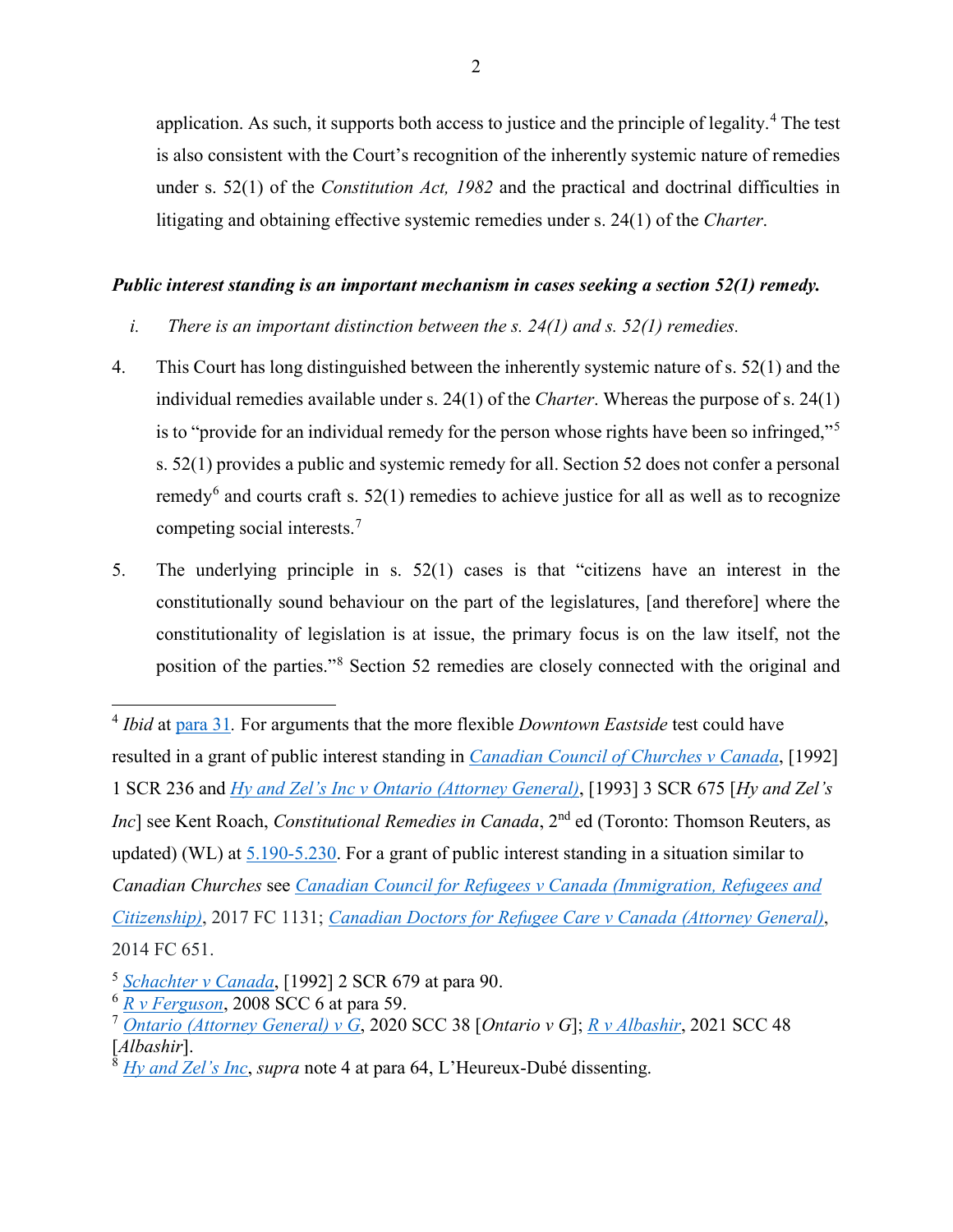most powerful rationale for public interest standing: the right of the entire citizenry to constitutional behaviour.[9](#page-14-0) This Court has noted that constitutional "remedies reach beyond the claimant – and can even be granted when the claimant is not directly affected by the law – because "[n]o one should be subjected to unconstitutional law."<sup>[10](#page-14-1)</sup> In that way, s. 52 remedies reflect both the *Charter*'s rights-protecting purpose and the public's interest in constitutional compliance. $11$ 

#### *ii. Section 52 is a systemic remedy that does not require an individual plaintiff.*

- 6. The public interest aspect of the principle of legality articulated by this Court in *Downtown Eastside*<sup>[12](#page-14-3)</sup> makes clear that the requirements that litigants be specially affected by impugned laws, or that they stand to receive a personal remedy, are not necessary to be granted standing to seek a systemic remedy under s. 52(1). A declaration that a law is unconstitutional is designed to vindicate and clarify the rights of all those who are affected. In fact, the impugned law does not need to violate the rights of the claimant.<sup>[13](#page-14-4)</sup> Because of the government's qualified immunity, an individual claimant will have a greater burden in obtaining damages under s. 24(1) if a law they have challenged is declared unconstitutional under s.  $52(1).^{14}$  $52(1).^{14}$  $52(1).^{14}$
- 7. It is a tremendous burden on an individual claimant to bring forward systemic cases that require broader legislative facts to prove unconstitutionality. In granting public interest standing to a legal group, Chief Justice Hinkson has recognized that even private litigants "are unlikely to have the financial wherewithal or the luxury of the time required to litigate

 $\overline{a}$ 

<span id="page-14-5"></span><span id="page-14-4"></span><sup>14</sup> *[Mackin v New Brunswick \(Minister of Finance\)](https://canlii.ca/t/51vb)*, [2002] 1 SCR 405. But see *[Conseil scolaire](https://canlii.ca/t/j882q)  [francophonie de la Colombie-Britannique v British Columbia](https://canlii.ca/t/j882q)*, 2020 SCC 13 [*Conseil scolaire*].

<span id="page-14-0"></span><sup>9</sup> *[Thorson v Attorney General of Canada](https://canlii.ca/t/1twxf)*, [1975] 1 SCR 138 at 163 [*Thorson*].

<span id="page-14-1"></span><sup>&</sup>lt;sup>10</sup> *Ontario v G, supra* note 7 at [para 109,](https://canlii.ca/t/jbpb4#par109) citing  $\overline{R}$  *v Nur*, 2015 SCC 15 at para 51.<br><sup>11</sup> *Ontario v G, supra* note 7 at para 109.

<span id="page-14-2"></span>

<span id="page-14-3"></span><sup>&</sup>lt;sup>12</sup> Downtown Eastside, *supra* note 1 at [para 33.](https://utoronto-my.sharepoint.com/personal/elise_burgert_mail_utoronto_ca/Documents/Canada%20(Attorney%20General)%20v.%20Downtown%20Eastside%20Sex%20Workers%20United%20Against%20Violence%20Society,%202012%20SCC%2045%20(CanLII),%20%5b2012%5d%202%20SCR%20524,%20at%20para%2033,%20%3chttps:/canlii.ca/t/fss7s#par33%3E,%20retrieved%20on%202021-11-14)

<sup>13</sup> *[R v Big M Drug Mart Ltd](https://canlii.ca/t/1fv2b)*, [1985] 1 SCR 295 at 314.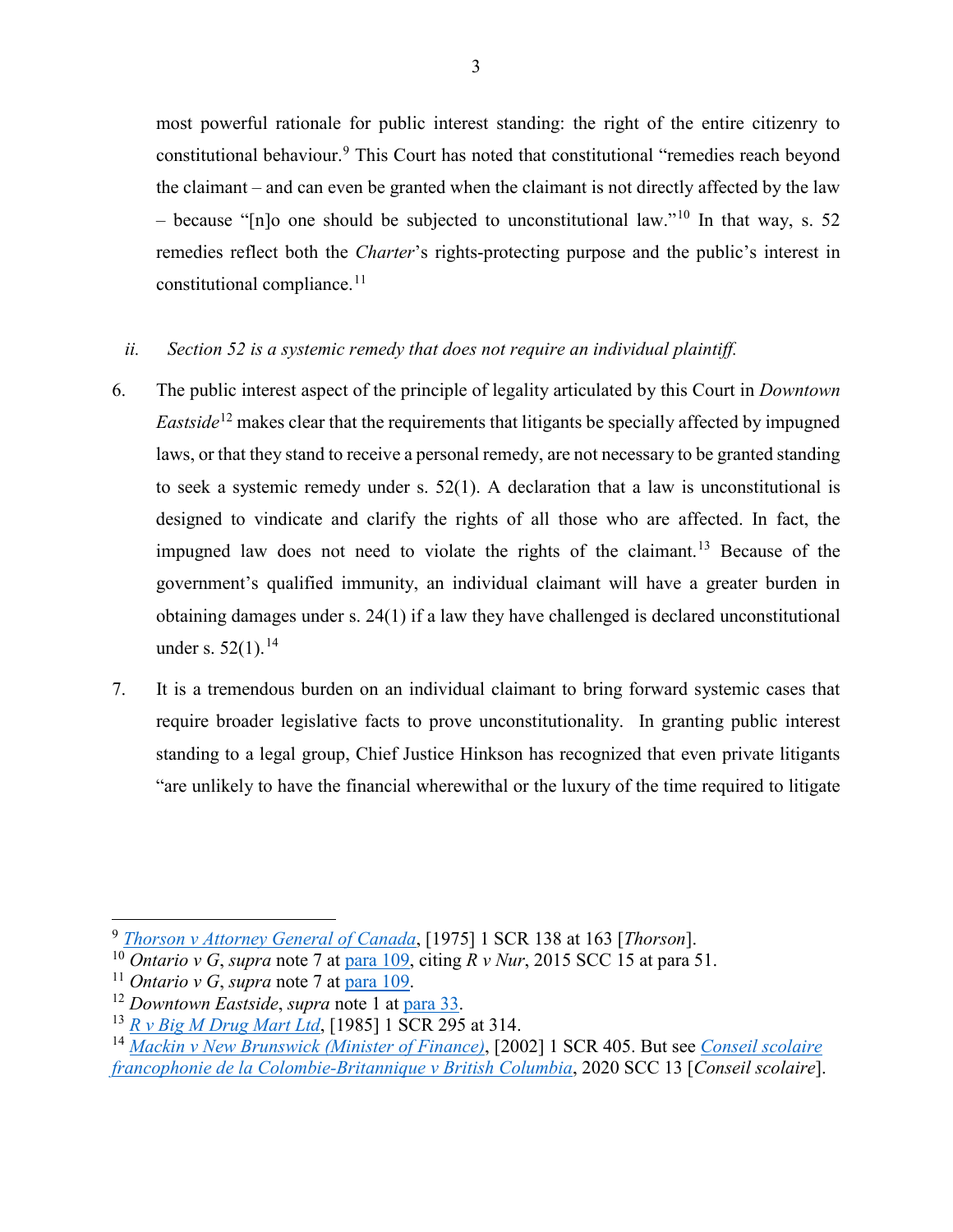the constitutionality of the payment of jury fees by litigants, or to wait for their day in court until the issue of the constitutionality of the payment of jury fees is litigated."<sup>[15](#page-15-0)</sup>

#### *iii. The remedy of a declaration of invalidity is often not rooted in specific individual facts.*

8. Any litigant seeking a remedy under the *Charter* must always satisfy the factual burden, whether they use legislative or adjudicative facts.<sup>[16](#page-15-1)</sup> In the context of a s. 52 challenge, "background evidence of a general nature may be relevant"<sup>[17](#page-15-2)</sup> and legislative facts will often be the most relevant facts in the case. This is consistent with the Court's recognition that reasonable hypotheticals or reasonably foreseeable applications can be used instead of individual facts when a case is seeking the remedy of a declaration of invalidity. This more flexible approach has been used in various constitutional cases, including *R v Goltz*, [18](#page-15-3) *R v Nur*,<sup>[19](#page-15-4)</sup> and *R v Appulonappa*.<sup>[20](#page-15-5)</sup> In *R. v. Boudreault*<sup>[21](#page-15-6)</sup> it was applied to cover circumstances of those unable to pay fine surcharges, people who without legal aid would certainly be unable to bring a constitutional challenge. In a s. 52 challenge, legislative facts can better establish the factual basis required for the remedy sought.

#### *Broad public interest standing provides access to justice and systemic remedies.*

- *i. There are barriers to obtaining systemic remedies under section 24(1).*
- 9. Canada has a rich history dating from before the *Charter* in granting broad public interest standing.[22](#page-15-7) Public law standing, along with the reference proceedings, distinguishes the

 $\overline{a}$ 

<span id="page-15-5"></span><span id="page-15-4"></span><sup>20</sup> *[R v Appulonappa](https://canlii.ca/t/gm8wq)*, 2015 SCC 59.

<span id="page-15-0"></span><sup>15</sup> *Trial Lawyers Association of British Columbia v British Columbia (Attorney Gener*al), 2016 BCSC 1391 at [para 28,](https://canlii.ca/t/gsp2l#par28) aff'd on other grounds [2017 BCCA 324,](https://canlii.ca/t/h5zpx) leave denied [2018 CanLII](https://canlii.ca/t/ht5n7)  [68340 \(SCC\).](https://canlii.ca/t/ht5n7) 16 *[Mackay v Manitoba](https://canlii.ca/t/1ft3c)*, [1989] 2 SCR 357 at 361-62; *[Danson v Ontario \(Attorney General\)](https://canlii.ca/t/1fst8)*,

<span id="page-15-1"></span><sup>[1990] 2</sup> SCR 1086 at 1093.

<span id="page-15-2"></span><sup>17</sup> *[Hy and Zel's Inc](https://canlii.ca/t/1frzs)*, *supra* note 4 at 719.

<span id="page-15-3"></span><sup>18</sup> *[R v Goltz](https://canlii.ca/t/1fsh5)*, [1991] 3 SCR 485.

<sup>19</sup> *[R v Nur](https://canlii.ca/t/gh5ms)*, 2015 SCC 15.

<span id="page-15-6"></span><sup>21</sup> *[R v Boudreault](https://canlii.ca/t/hwkqj)*, 2018 SCC 58.

<span id="page-15-7"></span><sup>22</sup> *[Thorson](https://canlii.ca/t/1twxf)*, *supra* note 9; *[Nova Scotia Board of Censors v McNeil](https://canlii.ca/t/1mzjb)*, [1976] 2 SCR 265; *[Borowski](https://canlii.ca/t/1ft7d) [v Canada \(Attorney General\)](https://canlii.ca/t/1ft7d)*, [1989] 1 SCR 342.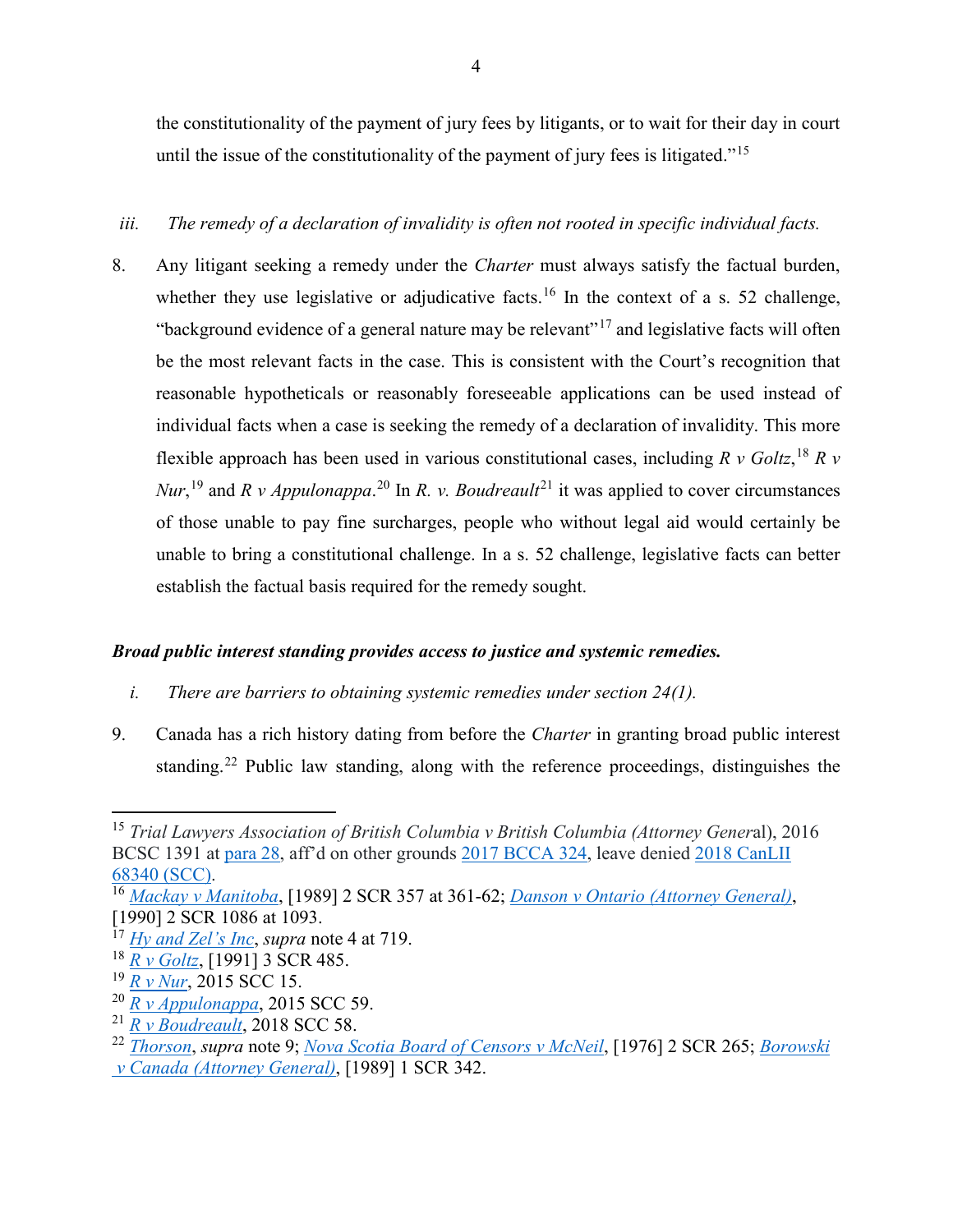Canadian constitution litigation from the American system and provides for broad systemic remedies. This Court has recognized that under *Downtown Eastside* "even if there are other plaintiffs with a direct interest in the issue, a court may consider whether the public interest plaintiff will bring any particularly useful or distinct perspective to the resolution of the issue at hand."<sup>[23](#page-16-0)</sup> There is an implicit recognition in this statement that the most directly affected will often be unable to litigate because of access to justice concerns.

- 10. Litigation, especially *Charter* litigation which increasingly relies on the proof of complex legislative facts through expert evidence, is beyond the reach of ordinary Canadians even though the *Charter* guarantees rights to all and especially to the most disadvantaged. Broad public interest standing is a critical means to allow the most disadvantaged – prisoners, those living in poverty, and groups protected by equality or legal rights – to obtain access to justice and effective remedies.
- 11. Legislative decisions over the last decade have had serious effects on access to justice for individual Canadians.<sup>[24](#page-16-1)</sup> Legal aid funding is insufficient to guarantee individual representation across the country, and people's inability to retain counsel other than through contingency fees has been a source of concern for decades.<sup>[25](#page-16-2)</sup> Because of these barriers to access to justice, public interest litigation and systemic remedies play a vital role in filling the access to justice gap left by the costs of constitutional litigation.
- 12. Although this Court has recently made individual s. 24(1) remedies more readily available in conjunction with suspended declarations of invalidity<sup>[26](#page-16-3)</sup> and refused to extend qualified immunities to acts authorized under governmental policies,<sup>[27](#page-16-4)</sup> it still remains difficult to obtain s. 24(1) remedies that have broad systemic effects. These difficulties relate to the low quantum of *Charter* damages and the consequent practical need to aggregate *Charter*  damages through difficult and lengthy class actions. They also relate to the limits of s. 24(1)

 $\overline{\phantom{a}}$ 

<span id="page-16-0"></span><sup>23</sup> *Manitoba Metis Federation Inc v Canada (Attorney General)*, 2013 SCC 14 at [para 43.](https://canlii.ca/t/fwfft#par43)

<span id="page-16-1"></span><sup>&</sup>lt;sup>24</sup> Jane Bailey, "Reopening Law's Gate: Public Interest Standing and Access to Justice (2011)  $\frac{44}{3}$ [UBC Law Rev 255](https://nextcanada.westlaw.com/Document/Ida9f6f7df7df11e9adfea82903531a62/View/FullText.html?navigationPath=Search%2Fv1%2Fresults%2Fnavigation%2Fi0ad62d340000017d6bf1fa9f85e4c726%3Fppcid%3Dfbfff0eeb7444518ac019f537a333a61%26Nav%3DCAN_JOURNALS%26fragmentIdentifier%3DIda9f6f7df7df11e9adfea82903531a62%26parentRank%3D0%26startIndex%3D1%26contextData%3D%2528sc.Search%2529%26transitionType%3DSearchItem&listSource=Search&listPageSource=84b12e060e1335b4501f20cfaf175405&list=CAN_JOURNALS&rank=15&sessionScopeId=9ad198cab6f95dad5a20ce89de5ee55460ac3ce47751ee6948c1767e332020f4&originationContext=Search%20Result&transitionType=SearchItem&contextData=%28sc.Search%29) (WL) at 257.

<span id="page-16-2"></span> $\frac{25 \text{ Micah B}$  Rankin, "Access to Justice and the Institutional Limits of Independent Courts" (2012) [30 Windsor YB Access to Just 101](https://nextcanada.westlaw.com/Document/I1d1852239e2111e498db8b09b4f043e0/View/FullText.html?navigationPath=Search%2Fv1%2Fresults%2Fnavigation%2Fi0ad62d340000017d6c021a9185e4cb1a%3Fppcid%3D1035beebc2da4ce78e7e904d60dec206%26Nav%3DCAN_JOURNALS%26fragmentIdentifier%3DI1d1852239e2111e498db8b09b4f043e0%26parentRank%3D0%26startIndex%3D1%26contextData%3D%2528sc.Search%2529%26transitionType%3DSearchItem&listSource=Search&listPageSource=0c46595187655813ba84bbd3cf13f551&list=CAN_JOURNALS&rank=2&sessionScopeId=9ad198cab6f95dad5a20ce89de5ee55460ac3ce47751ee6948c1767e332020f4&originationContext=Search%20Result&transitionType=SearchItem&contextData=%28sc.Search%29) (WL) at 107.

<span id="page-16-3"></span><sup>26</sup> *[Ontario v G](https://canlii.ca/t/jbpb4)*, *supra* note 7.

<span id="page-16-4"></span><sup>27</sup> *[Conseil scolaire](https://canlii.ca/t/j882q)*, *supra* note 14.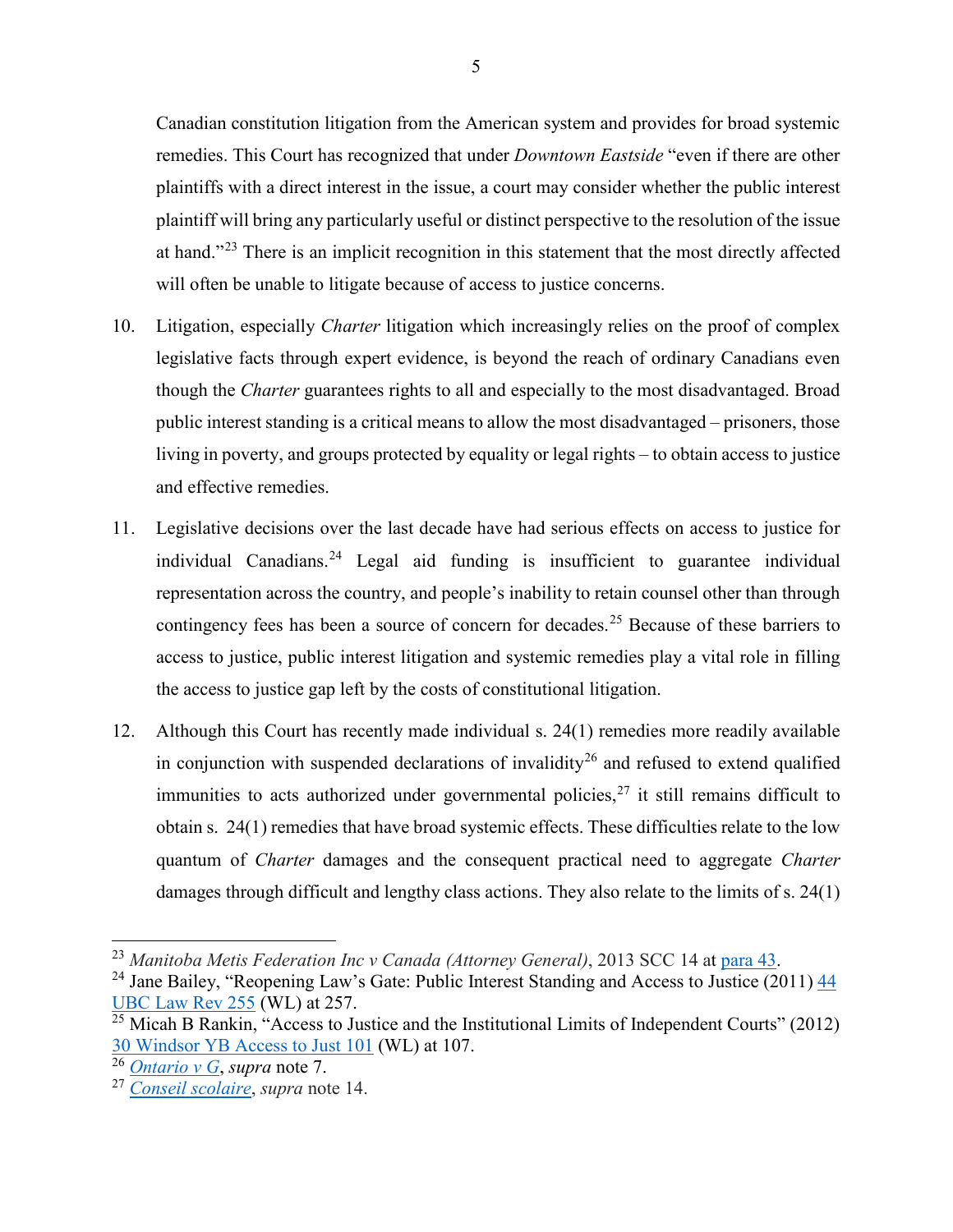declarations and the need for courts to order specific and enforceable injunctions under s.  $24(1)$  if they are to retain jurisdiction. The AC submits that these barriers to systemic s.  $24(1)$ remedies support the need to maintain a broad and flexible approach to public interest standing and systemic remedies under s. 52(1).

*ii. The need to aggregate damage claims and the limits of class actions.*

- 13. The Court has recognized that damages under s. 24(1) can be used to deter future violations of the *Charter*. [28](#page-17-0) At the same time, the quantum of *Charter* damages, including in *Ward*, generally remains modest and at levels well below this Court's award of damages in the 1950s in landmark human rights cases.<sup>[29](#page-17-1)</sup> This means that it would often be economically irrational for an individual to commence *Charter* litigation seeking *Charter* damages. This is so even if a lawyer took their case on a contingency basis and the government agrees not to seek costs should the *Charter* claim fail.
- 14. Given these economic realities, it is not surprising that there has been an increase in the number of *Charter* class actions seeking remedies for government actions and policies.<sup>[30](#page-17-2)</sup> This type of litigation has a role to play in remedying certain *Charter* violations, but cannot be a substitute for systemic public interest litigation that aims to strike down unconstitutional laws and policies and in so doing prevent further rights violations.

 $\overline{\phantom{a}}$ 

<sup>28</sup> *[Vancouver \(City\) v Ward](https://canlii.ca/t/2bq8r)*, 2010 SCC 28.

<span id="page-17-1"></span><span id="page-17-0"></span><sup>29</sup> *[Roncarelli v Duplessis](https://canlii.ca/t/22wmw)*, [1959] SCR 121 at 160; *[Lamb v Benoit et al](https://canlii.ca/t/22wn6)*, [1959] SCR 321 at 344; *[Chaput v Romain](https://canlii.ca/t/22tpl)*, [1955] SCR 321 at 344; Kent Roach, "The Disappointing Remedy? Damages as a Remedy for Violations of Human Rights" (2019) 69 (1 supp) UTLJ 33 at 37-39,Intervener's Book of Authorities (BOA), Tab 1; W H Charles, *Understanding Charter Damages* (Toronto: Irwin Law, 2016) Appendix 1, BOA, Tab 2.<br><sup>30</sup> See e.g., *[Thorburn v British Columbia \(Public Safety and Solicitor General\)](https://canlii.ca/t/g1qv6)*, 2013 BCCA 480;

<span id="page-17-2"></span>*[Good v Toronto Police Services Board](https://canlii.ca/t/gp4bz)*, 2016 ONCA 250; *[Capital Health District Authority v](https://canlii.ca/t/h36c1)  [Murray](https://canlii.ca/t/h36c1)*, 2017 NSCA 28; *[King & Dawson v Government of Prince Edward Island](https://canlii.ca/t/jbcsn)*, 2020 PECA 13; *[Brazeau v Canada \(Attorney General\);](https://canlii.ca/t/j5s7r) Reddock v Canada (Attorney General)*, 2020 ONCA 184 [*Brazeau*]; *[Elder Advocates of Alberta Society v Alberta Health Services](https://canlii.ca/t/jd8z4)*, 2021 ABCA 67.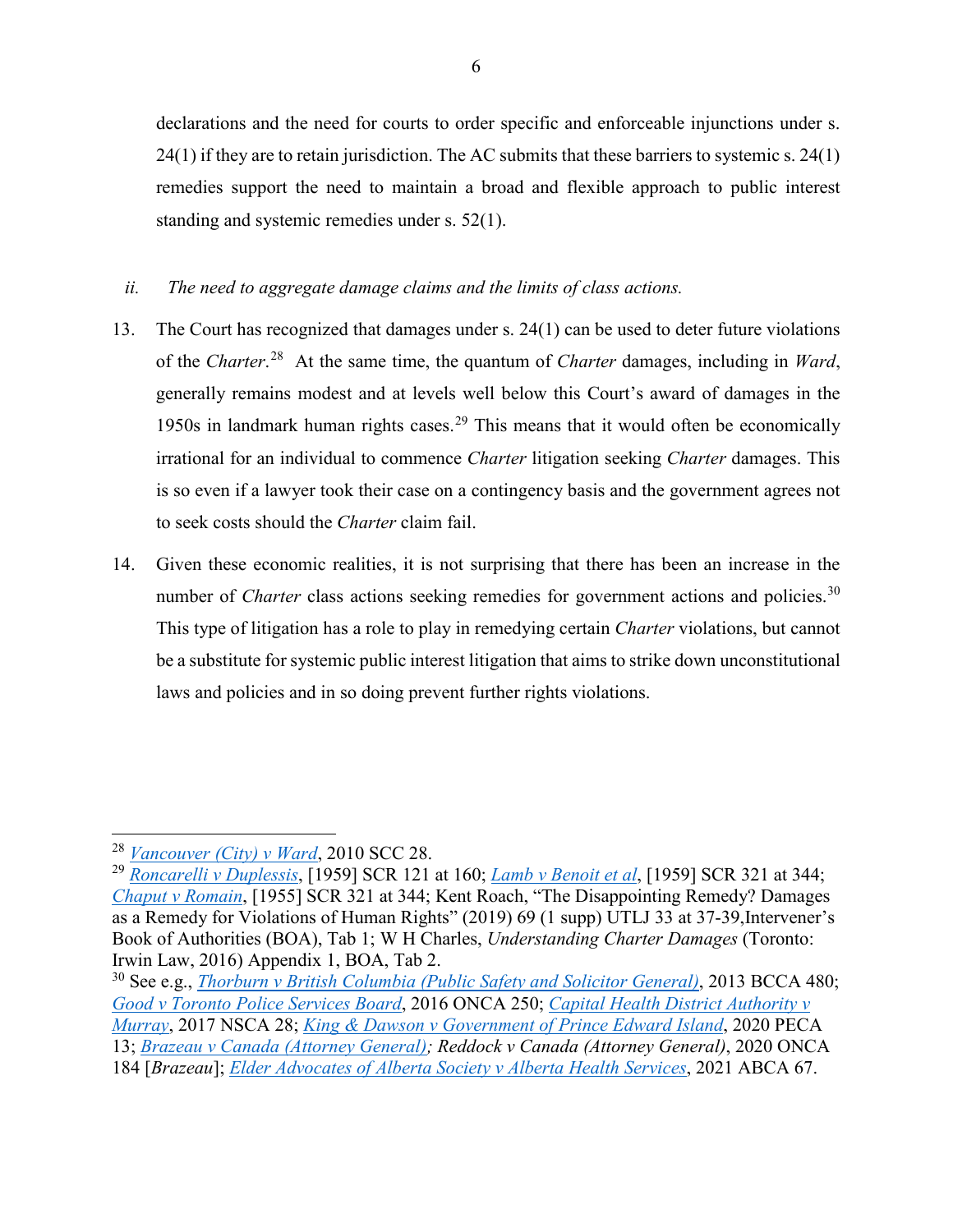- 15. Class actions are time-consuming and expensive, often taking years and great expense to be certified.[31](#page-18-0) When used to challenge laws, this feature allows unconstitutional laws to remain in place for longer than they should. In contrast, the test for public interest standing more efficiently determines that a plaintiff has a genuine interest in the matter and is raising a serious issue. Because of their focus on damages (and contingency fees), class actions focus on historical wrongs over continuing *Charter* violations. Thus, class actions do not address one of the main purposes of the *Charter*: to prevent rights violations. Class actions are often settled, thus not providing the transparency of litigation on the merits afforded in cases where public interest standing is granted. Both American and Canadian commentators have raised concerns that damages may not effectively deter rights violations because governments are self-insuring, often fail to internalize costs, and are not as responsive as corporate defendants to the deterrent threat of even aggregated damage awards.<sup>[32](#page-18-1)</sup>
- 16. There are skewed incentives in class actions: only cases that are economically viable for lawyers will be advanced. To ensure access to justice and the constitutionality of our legislation, public interest litigation rooted in public interest standing and supported by justified departures from ordinary costs rules should continue to play an important role preserving and advancing *Charter* rights.
- 17. An important *Charter* class action, *Brazeau v Canada*, awarded class action damages to offenders who had been held in administrative segregation for more than 15 days. The damage awarded amounted to \$20 million, but only \$500 for each inmate.<sup>[33](#page-18-2)</sup> Despite this class action, public interest standing was obtained, and s. 52(1) litigation was subsequently commenced by the Canadian Civil Liberties Association and by the British Columbia Civil

l

<span id="page-18-0"></span><sup>&</sup>lt;sup>31</sup> R Douglas Elliott, "Eeny, Meeny, Miny, Moe: Choice of Process in Charter Claims" (2006) 21 [Nat'l J Const L 167](https://nextcanada.westlaw.com/Document/Ia1f124a13b7511dc8120b359c1a23e50/View/FullText.html?navigationPath=%2FFoldering%2Fv3%2FNatashaWilliams96%2Fhistory%2Fitems%2FdocumentNavigation%2Fa9096f17-11c5-4f4b-b020-f4d25215a7c6%2FyflTosLWT%7C5DUef25vLwuzjjDrM7avg%7CJP1uJhxDER%7CUvDi4U57ytn3DFnGuLISKgizsHsMMocPScouqIzNMMzR0%60xwfr92J&listSource=Foldering&list=historyDocuments&rank=24&sessionScopeId=1ca398de5cb4850b80144cfe459445d04acf864de98cf24f004144919b9f1696&originationContext=MyResearchHistoryAll&transitionType=MyResearchHistoryItem&contextData=%28oc.Search%29&VR=3.0&RS=WLCA1.0) at 181; Catherine Piché, "A Critical Reappraisal of Class Action Settlement Procedure in Search of a New Standard of Fairness" (2010) [41 Ottawa L Rev 25.](https://nextcanada.westlaw.com/Document/I07aed4745f2911df9b8c850332338889/View/FullText.html?navigationPath=Search%2Fv1%2Fresults%2Fnavigation%2Fi0ad62d2c0000017d6233ac8597422936%3Fppcid%3D7ad43e80bae94497a6bb90d6cac78f4a%26Nav%3DCAN_JOURNALS%26fragmentIdentifier%3DI07aed4745f2911df9b8c850332338889%26parentRank%3D0%26startIndex%3D1%26contextData%3D%2528sc.Search%2529%26transitionType%3DSearchItem&listSource=Search&listPageSource=f923d9e1872d62e3bc1b2c3094518faa&list=CAN_JOURNALS&rank=1&sessionScopeId=1ca398de5cb4850b80144cfe459445d04acf864de98cf24f004144919b9f1696&originationContext=Search%20Result&transitionType=SearchItem&contextData=%28sc.Search%29) There are 15 reported decisions in the *Brazeau* [class action](https://www.canlii.org/en/on/onca/doc/2020/2020onca184/2020onca184.html#related) alone.

<span id="page-18-1"></span><sup>&</sup>lt;sup>32</sup> Daryl J Levinson, "Making Governments Pay: Markets, Politics and the Allocation of Constitutional Costs" (2000) [67 U Chi L Rev 345](https://1.next.westlaw.com/Document/I0dd8b8c14b2d11db99a18fc28eb0d9ae/View/FullText.html?transitionType=Default&contextData=(sc.Default)&firstPage=true) (WL); Craig Jones and Angela Baxter, "The Class Action and Public Authority Liability: "Preferability Re-Examined" (2007) [57 UNBLJ 27](https://nextcanada.westlaw.com/Document/I0c0f4492059411df9b8c850332338889/View/FullText.html?navigationPath=Search%2Fv1%2Fresults%2Fnavigation%2Fi0ad62d2e0000017d57c9f452ee75fb2e%3Fppcid%3Dad5838aa8dd54beb88a8ecb5687ff5b3%26Nav%3DCAN_JOURNALS%26fragmentIdentifier%3DI0c0f4492059411df9b8c850332338889%26parentRank%3D0%26startIndex%3D1%26contextData%3D%2528sc.Search%2529%26transitionType%3DSearchItem&listSource=Search&listPageSource=bb6613c6b5eefae55a526fa1b0743316&list=CAN_JOURNALS&rank=4&sessionScopeId=eab9306d65094b3914cdfa3c6de9296d75a1e6185da0a0bb94ad0ab8e9ca6d72&originationContext=Search%20Result&transitionType=SearchItem&contextData=%28sc.Search%29) (WL).

<span id="page-18-2"></span><sup>33</sup> *Brazeau v Canada*, *supra* note 30 at [para 103.](https://canlii.ca/t/j5s7r#par103)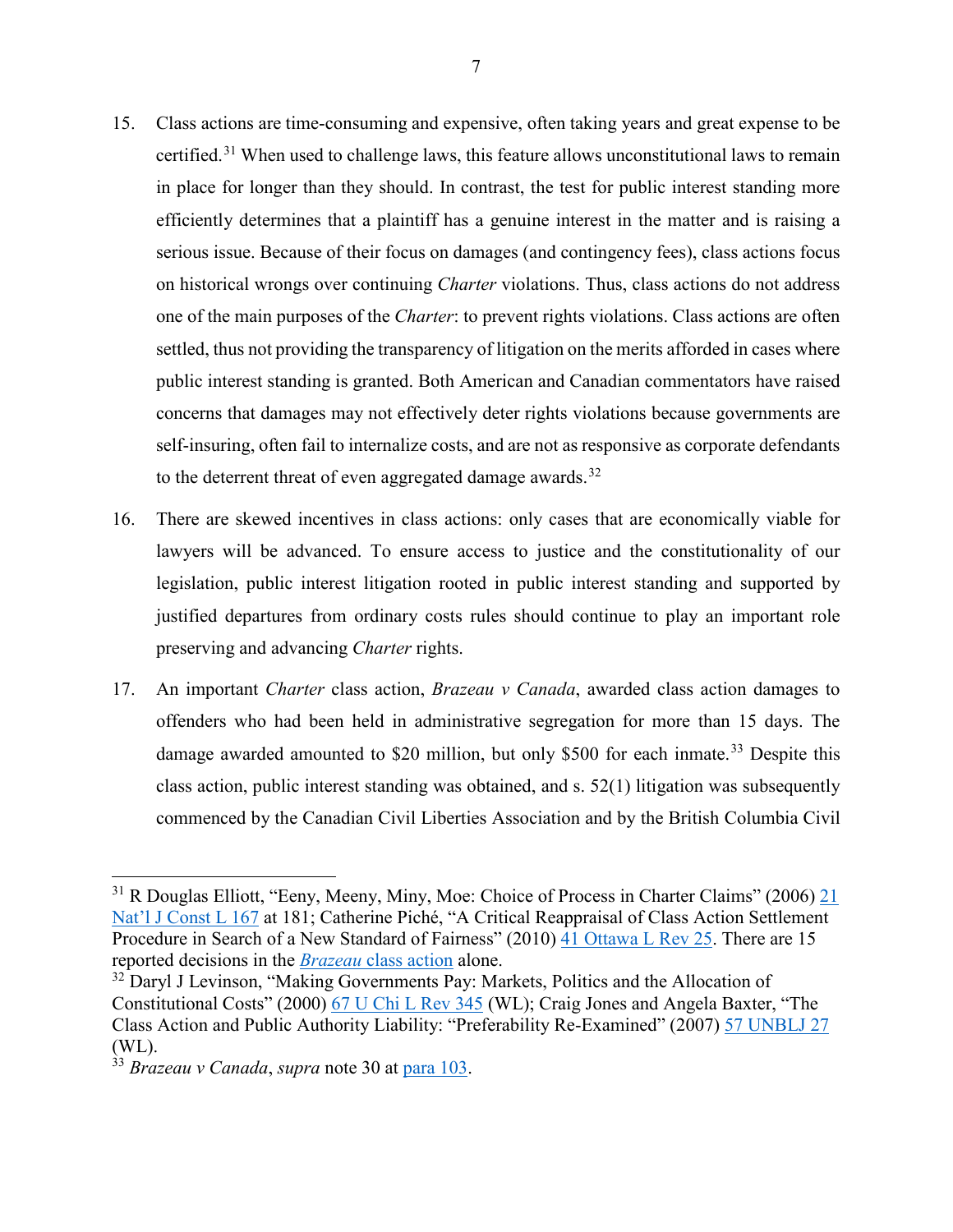Liberties Association. This litigation led to parts of the *Corrections and Conditional Release Act* being declared unconstitutional<sup>[34](#page-19-0)</sup> and eventually being amended by Parliament.<sup>[35](#page-19-1)</sup> These public interest standing challenges were necessary to ensure that the government could not continue disregarding *Charter* rights by simply paying modest damage awards to prisoners whose rights were violated. A restriction on the *Downtown Eastside* standing test could threaten such public interest litigation or, at least, make it more difficult by encouraging governments to engage in expensive and lengthy litigation over standing.

- 18. Class actions place strains on judicial and even governmental resources without even ensuring that ongoing *Charter* violations, as in the solitary confinement context, are stopped. In *Gosselin v Quebec*, the Court explicitly considered cost implications when it stated that a class damage award "would have a significant impact on the government's fiscal situation, and potentially on the general economy of the province."<sup>[36](#page-19-2)</sup> Concerns about remedies can restrict the recognition of novel *Charter* rights. Where a systemic remedy is required to protect *Charter* rights from unconstitutional litigation, broad public interest standing is often necessary.
- 19. If public interest standing were restricted, class actions could become the only economically viable way for lawyers to seek systemic *Charter* remedies under s. 24(1). Indeed, class actions combined with s. 52(1) litigation that took advantage of public interest standing have occupied much of the space in trying to prevent repetitive *Charter* violations in the prison context.[37](#page-19-3) The AC submits that broad public interest standing plays a key role in ensuring access to justice and effective constitutional remedies. Restrictions on public interest standing raise a danger that constitutional litigation will be shaped by a quest for damages and contingency fees in a manner that may not always serve the public interest.

 $\overline{a}$ 

<span id="page-19-0"></span><sup>34</sup> *[Canadian Civil Liberties Assn v Canada \(Attorney General\)](https://canlii.ca/t/hzd3s)*, 2019 ONCA 243; *[British](https://canlii.ca/t/j14gg)  [Columbia Civil Liberties Assn v Canada \(Attorney General\)](https://canlii.ca/t/j14gg)*, 2019 BCCA 228.

<span id="page-19-1"></span><sup>35</sup> Bill C-83, *[An Act to amend the Corrections and Conditional Release Act and another Act](https://laws-lois.justice.gc.ca/eng/annualstatutes/2019_27/page-1.html)*, 1st Sess, 42nd Parl, 2019, c 27 (assented 21 June 2019).

<span id="page-19-2"></span><sup>36</sup> *[Gosselin v Quebec \(Attorney General\),](https://canlii.ca/t/1g2w1)* [2002] 4 SCR 429 at para 297.

<span id="page-19-3"></span><sup>37</sup> See e.g., *[Francis v Ontario](https://canlii.ca/t/jf0jh)*, 2021 ONCA 197, *[Brazeau](https://canlii.ca/t/j5s7r)*, *supra* note 30; *[Hamm v Canada](https://canlii.ca/t/jfzvq)  [\(Attorney General\)](https://canlii.ca/t/jfzvq)*, 2021 ABCA 190.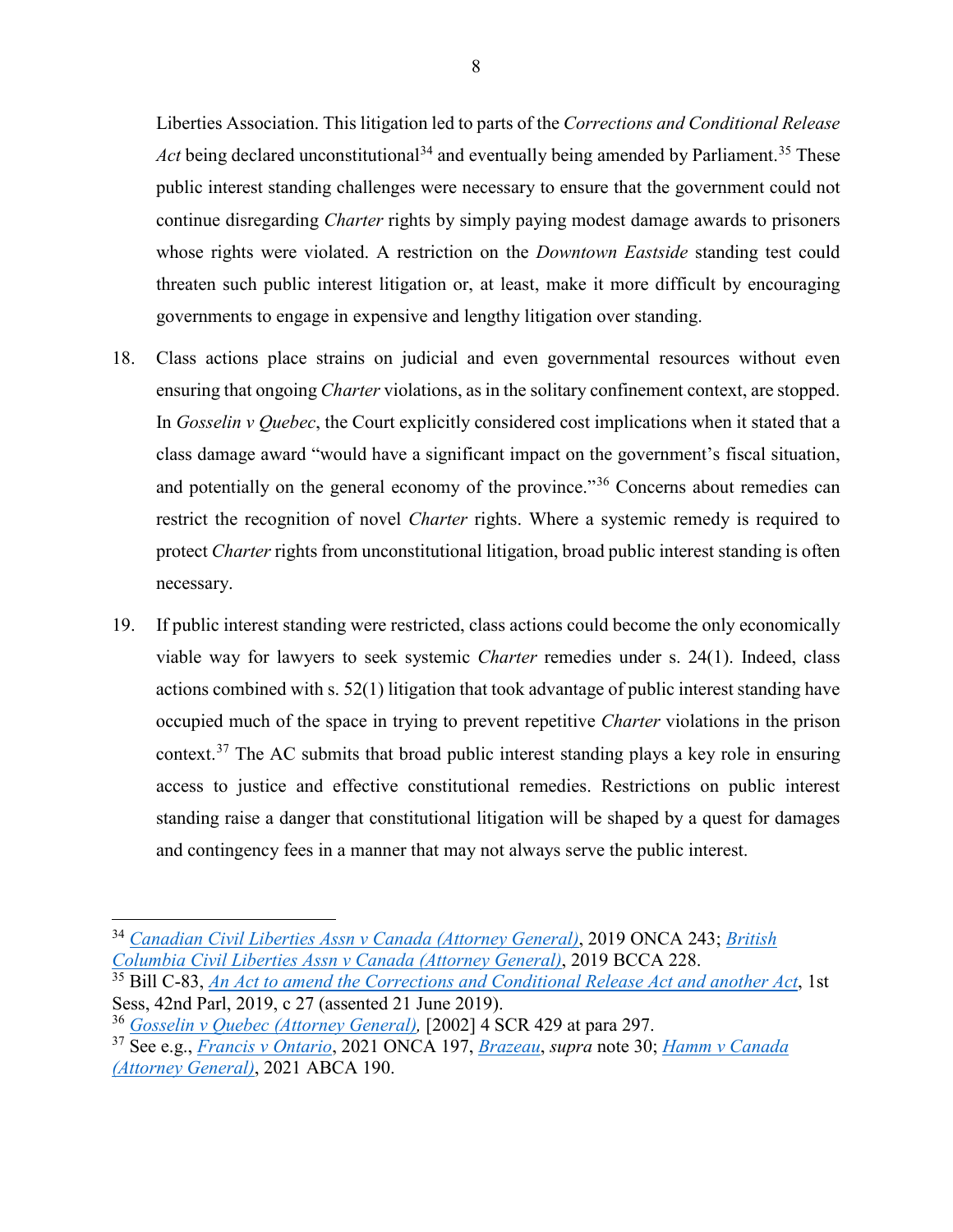- 20. The alternatives to damages are declarations and injunctions. This Court has expressed some preference for declarations as a flexible remedy.<sup>[38](#page-20-0)</sup> At the same time, as Justice Iacobucci argued in his dissent in *Little Sisters*, [39](#page-20-1) declarations may fail to produce effective constitutional compliance in the future. As in that case, they may result in disadvantaged individuals and groups having to commence new litigation.<sup>[40](#page-20-2)</sup> The alternative is the injunction. This Court has, however, warned that injunctions need to be precise to ensure fairness to the government that may be held in contempt for their violation.<sup>[41](#page-20-3)</sup>
- 21. Despite this Court's decision in *Doucet-Boudreau* to affirm retention of jurisdiction as a possible remedy,<sup>[42](#page-20-4)</sup> there is a dearth of such public interest litigation in Canada compared to the United States, India, and South Africa. One looks in vain in the Canadian law reports to find cases where courts issued injunctions and retained jurisdiction in Canadian prison cases. Judges are reluctant to make specific and enforceable orders in cases where there may be a variety of ways to comply with the *Charter*. The limit on systemic injunctive relief is another reason why this Court should not restrict broad public interest standing which in the solitary confinement context provided the most realistic way to address these continuing violations suffered by some of the most disadvantaged in Canada.

 $\overline{\phantom{a}}$ 

<span id="page-20-0"></span><sup>38</sup> *[Eldridge v British Columbia \(Attorney General\)](https://canlii.ca/t/1fqx5)*, [1997] 3 SCR 624; *[Canada \(Prime Minister\)](https://canlii.ca/t/27qn6)  [v Khadr](https://canlii.ca/t/27qn6)*, 2010 SCC 3.

<span id="page-20-1"></span><sup>39</sup> *Little Sisters Book and Art Emporium v Canada*, 2000 SCC 69 at [para 258.](https://canlii.ca/t/5239#par258)

<span id="page-20-2"></span><sup>40</sup> *[Little Sisters Book and Art Emporium v Canada \(Commissioner of Customs and Revenue\)](https://canlii.ca/t/1q8m5)*, 2007 SCC 2.

<span id="page-20-3"></span><sup>41</sup> *Thibodeau v Air Canada*, 2014 SCC 67 at [para 125.](https://canlii.ca/t/gf322#par125) See also *Canada (Attorney General) v Jodhan*, 2012 FCA 161 at [para 171](https://canlii.ca/t/frm7n#par171) ; *[Canada v Long Plain First Nation](https://canlii.ca/t/gkpkl)*, 2015 FCA 177; *Ogiamien v Ontario*, 2016 ONSC 3080 at [paras 309-311.](https://canlii.ca/t/gr8dh#par309) See Roach, *Constitutional Remedies in Canada* supra note 4 at [13.1362.](https://proview-thomsonreuters-com.myaccess.library.utoronto.ca/title.html?redirect=true&titleKey=CW%2FEG%2FROACHCRC_EN%2Fv1.202011041239&titleStage=F&titleAcct=ia744803f0000016124529d84b5629f04#sl=e&eid=7b5aaf2663d48eff8fd94233cf0826c6&eat=Ib70ec3970a8c11ec8caa91348e381810377&pg=279&psl=&nvgS=false)

<span id="page-20-4"></span><sup>42</sup> *[Doucet-Boudreau v Nova Scotia \(Minister of Education](https://canlii.ca/t/4nx4)*), 2003 SCC 62.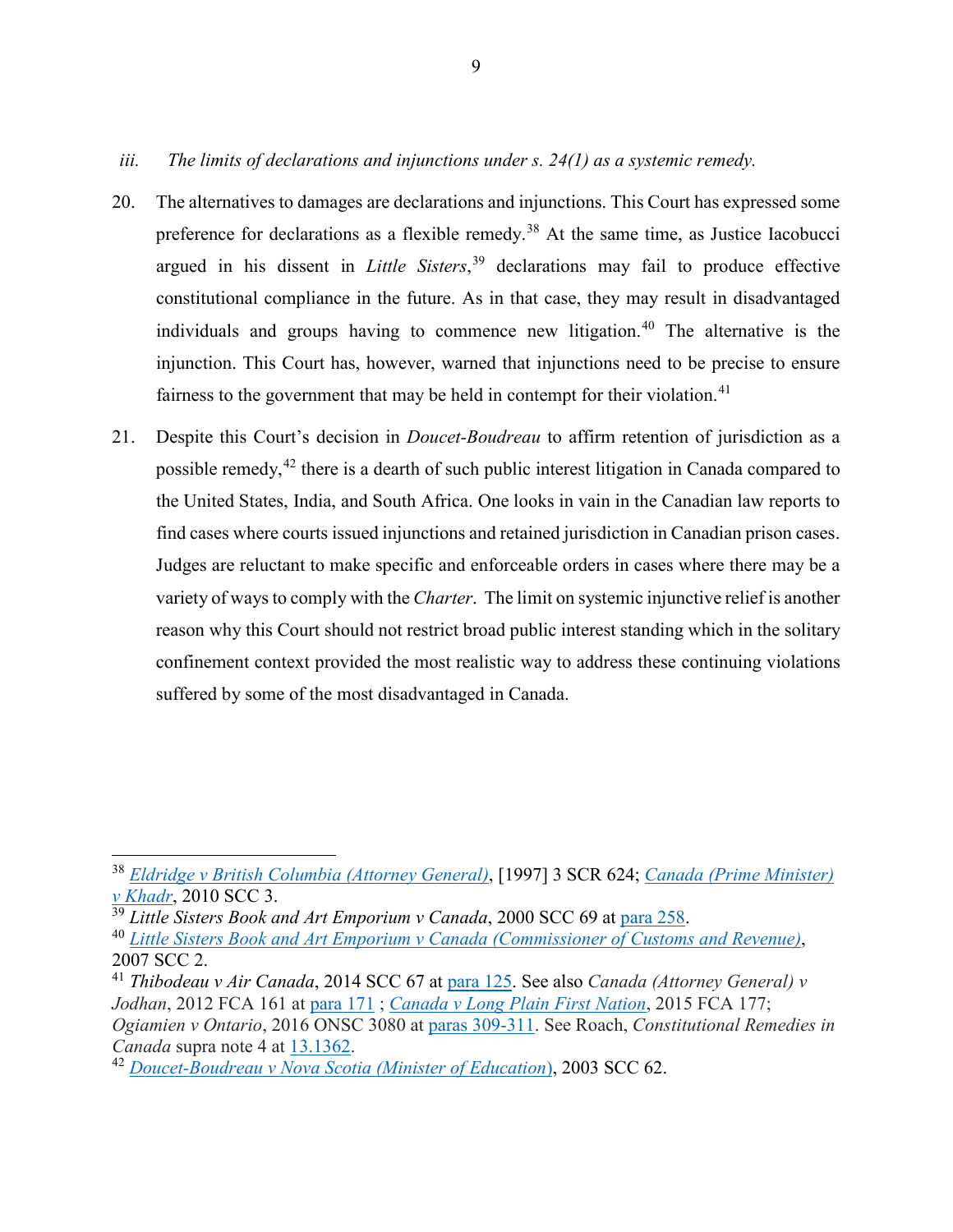#### *The continued need for broad public interest standing.*

- 22. This Court in *Ontario v G* and *Albashir* has made the s. 52(1) public interest challenge a more powerful remedial instrument by affirming that courts can order s. 24(1) remedies for individuals while ordering a s. 52(1) remedy, including suspended declarations of invalidity where an immediate remedy would harm important public interests.<sup>[43](#page-21-0)</sup> The AC submits it would be a step backward for the Court having now strengthened the s. 52(1) action through this two-track approach to then restrict the ability of public interest groups to obtain public interest standing under s. 52(1).
- 23. A parallel class action or an attempt to obtain a declaration of an injunction as a s. 24(1) remedy does not make public interest standing less important. Broad public interest standing fills a gap in access to justice and provides effective remedies by ensuring that unconstitutional laws do not remain valid. Public interest standing provides a necessary and practical means to vindicate the *Charter* rights of disadvantaged people who often do not have the financial resources to take on infinitely resourced governments. The AC submits that broad public interest standing should not be curtailed.

#### **PART IV – COSTS**

24. The AC does not seek costs and respectfully requests that none be awarded against it.

#### **PART V – ORDER REQUESTED**

25. The Asper Centre takes no position on the disposition of the appeal.

ALL OF WHICH IS RESPECTFULLY SUBMITTED this 2nd day of December, 2021.

Heelthelse

Cheryl Milne

Counsel for the Intervener David Asper Centre for Constitutional Rights

 $\overline{\phantom{a}}$ 

<span id="page-21-0"></span><sup>43</sup> *[Ontario v G](https://canlii.ca/t/jbpb4)*, *supra* note 7; *[Albashir](https://canlii.ca/t/jkhxp)*, *supra* note 7.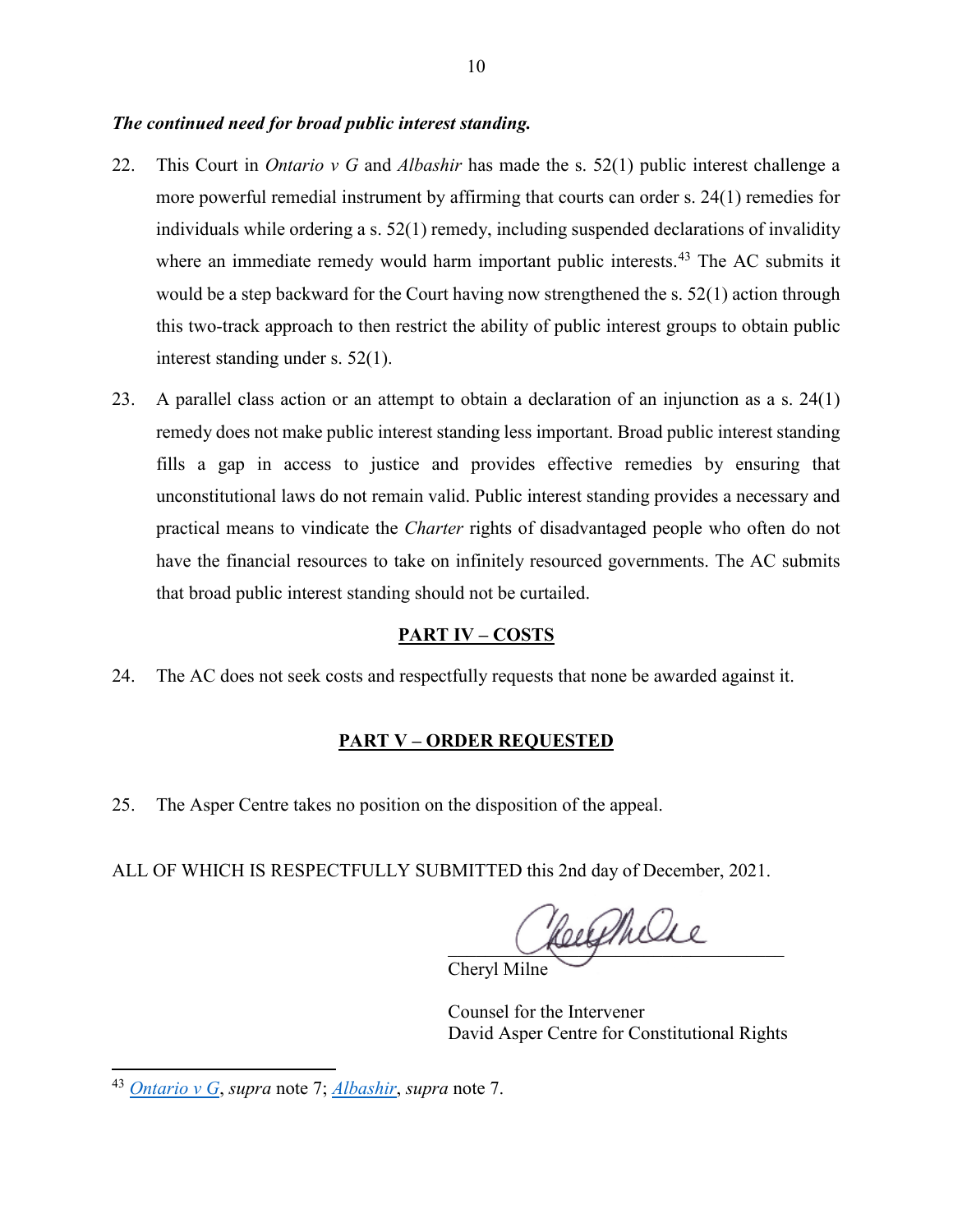## **PART VI – TABLE OF AUTHORITIES**

## **CASE LAW**

| <b>Authority</b>                                                           | Paragraph(s)   |
|----------------------------------------------------------------------------|----------------|
| Borowski v Canada (Attorney General), [1989] 1 SCR 342                     | 9              |
| Brazeau v Canada (Attorney General); Reddock v Canada (Attorney            | 14, 15, 17, 19 |
| General), 2020 ONCA 184                                                    |                |
| British Columbia Civil Liberties Assn v Canada (Attorney General), 2019    | 17             |
| <b>BCCA 228</b>                                                            |                |
| Canada (Attorney General) v Downtown Eastside Sex Workers United           | 1, 3, 6        |
| <b>Against Violence</b> , 2012 SCC 45                                      |                |
| Canada (Attorney General) v Jodhan, 2012 FCA 161                           | 20             |
| Canada (Prime Minister) v Khadr, 2010 SCC 3                                | 20             |
| Canada v Long Plain First Nation, 2015 FCA 177                             | 20             |
| Canadian Civil Liberties Assn v Canada (Attorney General), 2019 ONCA       | 17             |
| 243                                                                        |                |
| Canadian Council for Refugees v Canada (Immigration, Refugees and          | 3              |
| $Citizenship$ , 2017 FC 1131                                               |                |
| Canadian Council of Churches v Canada (Minister of Employment and          | 3              |
| <i>Immigration</i> , [1992] 1 SCR 236                                      |                |
| <b>Canadian Doctors for Refugee Care v Canada (Attorney General), 2014</b> | $\overline{3}$ |
| FC 651                                                                     |                |
| Capital Health District Authority v Murray, 2017 NSCA 28                   | 14             |
| Chaput v Romain, [1955] SCR 321                                            | 13             |
| Conseil scolaire francophonie de la Colombie-Britannique v British         | 6, 12          |
| Columbia, 2020 SCC 13                                                      |                |
| Danson v Ontario (Attorney General), [1990] 2 SCR 1086 at 1093             | 8              |
| Doucet-Boudreau v Nova Scotia (Minister of Education), 2003 SCC 62         | 21             |
| Elder Advocates of Alberta Society v Alberta Health Services, 2021         | 14             |
| ABCA 67                                                                    |                |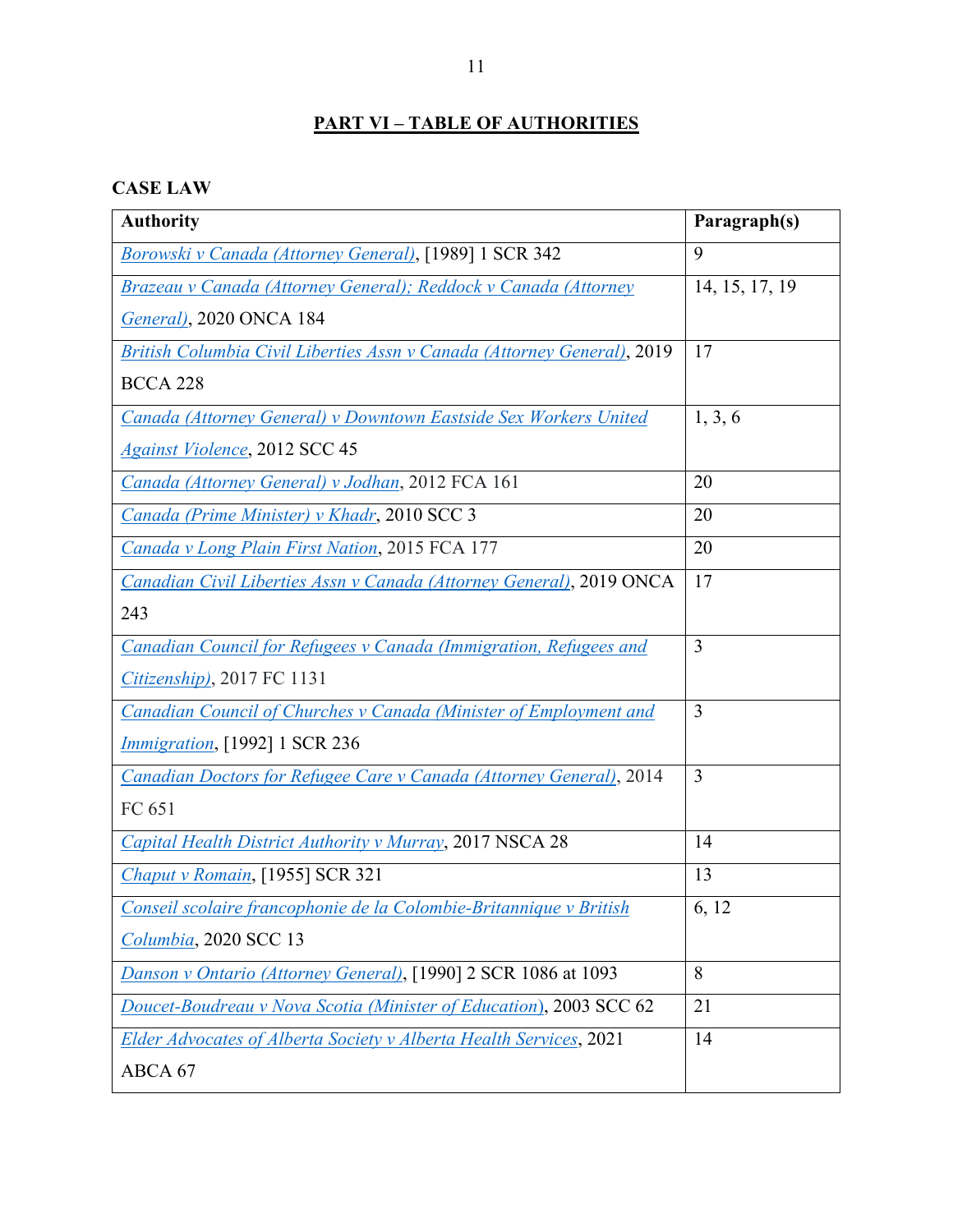| Eldridge v British Columbia (Attorney General), [1997] 3 SCR 624     | 20             |
|----------------------------------------------------------------------|----------------|
| Francis v Ontario, 2021 ONCA 197                                     | 19             |
| <b>Good v Toronto Police Services Board, 2016 ONCA 250</b>           | 14             |
| Gosselin v Quebec (Attorney General), [2002] 4 SCR 429               | 18             |
| Hamm v Canada (Attorney General), 2021 ABCA 190                      | 19             |
| Hy and Zel's Inc v Ontario (Attorney General), [1993] 3 SCR          | 3, 5, 8        |
| King & Dawson v Government of Prince Edward Island, 2020 PECA 13     | 141            |
| Lamb v Benoit et al, [1959] SCR 321                                  | 13             |
| Little Sisters Book and Art Emporium v Canada (Minister of Justice), | 20             |
| 2000 SCC 69                                                          |                |
| Little Sisters Book and Art Emporium v Canada (Commissioner of       | 20             |
| <b>Customs and Revenue), 2007 SCC 2</b>                              |                |
| Mackay v Manitoba, [1989] 2 SCR 357 at 361-62                        | 8              |
| Mackin v New Brunswick (Minister of Finance), [2002] 1 SCR 405       | 6              |
| Manitoba Metis Federation Inc v Canada (Attorney General), 2013 SCC  | 9              |
| 14                                                                   |                |
| Nova Scotia Board of Censors v McNeil, [1976] 2 SCR 265              | 9              |
| Ogiamien v Ontario, 2016 ONSC 3080                                   | 20             |
| <b>Ontario (Attorney General) v G, 2020 SCC 38</b>                   | 4, 5, 12, 22   |
| Roncarelli v Duplessis, [1959] SCR 121                               | 13             |
| Rv Albashir, 2021 SCC 48                                             | 4, 22          |
| R v Appulonappa, 2015 SCC 59                                         | $\overline{8}$ |
| R v Big M Drug Mart Ltd, [1985] 1 SCR 295                            | 6              |
| R v Boudreault, 2018 SCC 58.                                         | 8              |
| R v Ferguson, 2008 SCC 6                                             | $\overline{4}$ |
| R v Goltz, [1991] 3 SCR 485                                          | 8              |
| R v Nur, 2015 SCC 15                                                 | 8              |
| Schachter v Canada, [1992] 2 SCR 679                                 | $\overline{4}$ |
| Thibodeau v Air Canada, 2014 SCC 67                                  | 20             |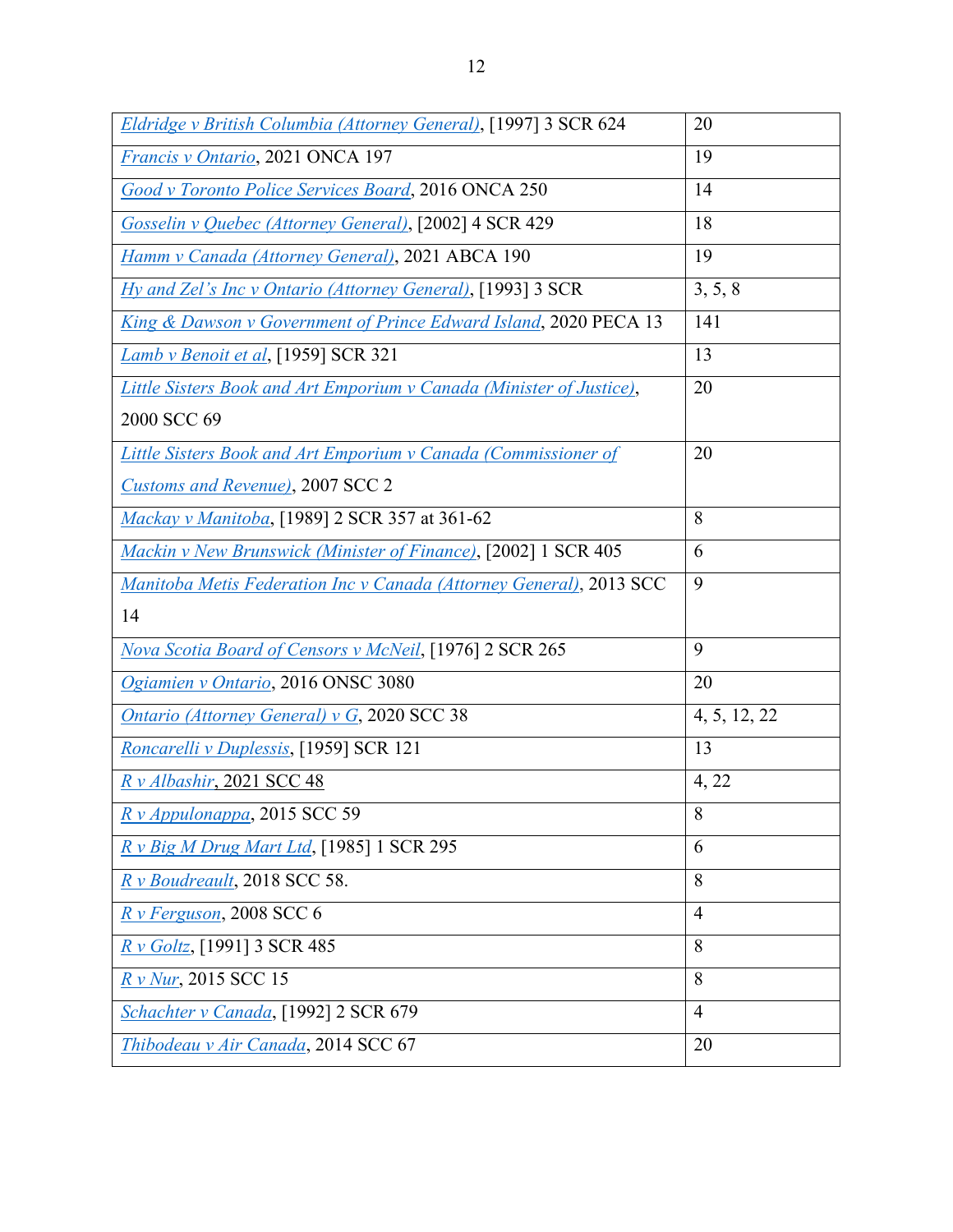| Thorburn v British Columbia (Public Safety and Solicitor General), 2013 | 14             |
|-------------------------------------------------------------------------|----------------|
| <b>BCCA 480</b>                                                         |                |
| <b>Thorson v Attorney General of Canada, [1975] 1 SCR 138</b>           | 5, 9           |
| Trial Lawyers Association of British Columbia v British Columbia        | $\mathbf \tau$ |
| (Attorney General), 2016 BCSC 1391, aff'd on other grounds 2017         |                |
| BCCA 324, leave denied 2018 CanLII 68340 (SCC)                          |                |
| Vancouver (City) v Ward, 2010 SCC 28                                    | 13             |

## **STATUTES**

| Bill C-83, An Act to amend the Corrections and Conditional Release Act   | 16.17 |
|--------------------------------------------------------------------------|-------|
| and another Act, 1st Sess, 42nd Parl, 2019, c 27 (assented 21 June 2019) |       |

## **SECONDARY SOURCES**

| <b>Authority</b>                                                            | Paragraph(s) |
|-----------------------------------------------------------------------------|--------------|
| Catherine Piché, "A Critical Reappraisal of Class Action Settlement         | 15           |
| Procedure in Search of a New Standard of Fairness" (2010) 41 Ottawa L       |              |
| Rev 25 (WL)                                                                 |              |
| Craig Jones and Angela Baxter, "The Class Action and Public Authority       | 15           |
| Liability: "Preferability Re-Examined" (2007) 57 UNBLJ 27 (WL)              |              |
| Daryl J Levinson, "Making Governments Pay: Markets, Politics and the        | 15           |
| Allocation of Constitutional Costs" (2000) 67 U Chi L Rev 345 (WL)          |              |
| Jane Bailey, "Reopening Law's Gate: Public Interest Standing and Access     | 11           |
| to Justice $(2011)$ $44$ UBC Law Rev 255 (WL)                               |              |
| Kent Roach, Constitutional Remedies in Canada, 2 <sup>nd</sup> ed (Toronto: | 3, 20        |
| Thomson Reuters, as updated) (WL)                                           |              |
| Kent Roach, "The Disappointing Remedy? Damages as a Remedy for              | 13           |
| Violations of Human Rights" (2019) 69 (1 supp) UTLJ 33                      |              |
| Micah B Rankin, "Access to Justice and the Institutional Limits of          | 11           |
| Independent Courts" (2012) 30 Windsor YB Access to Just 101 (WL)            |              |